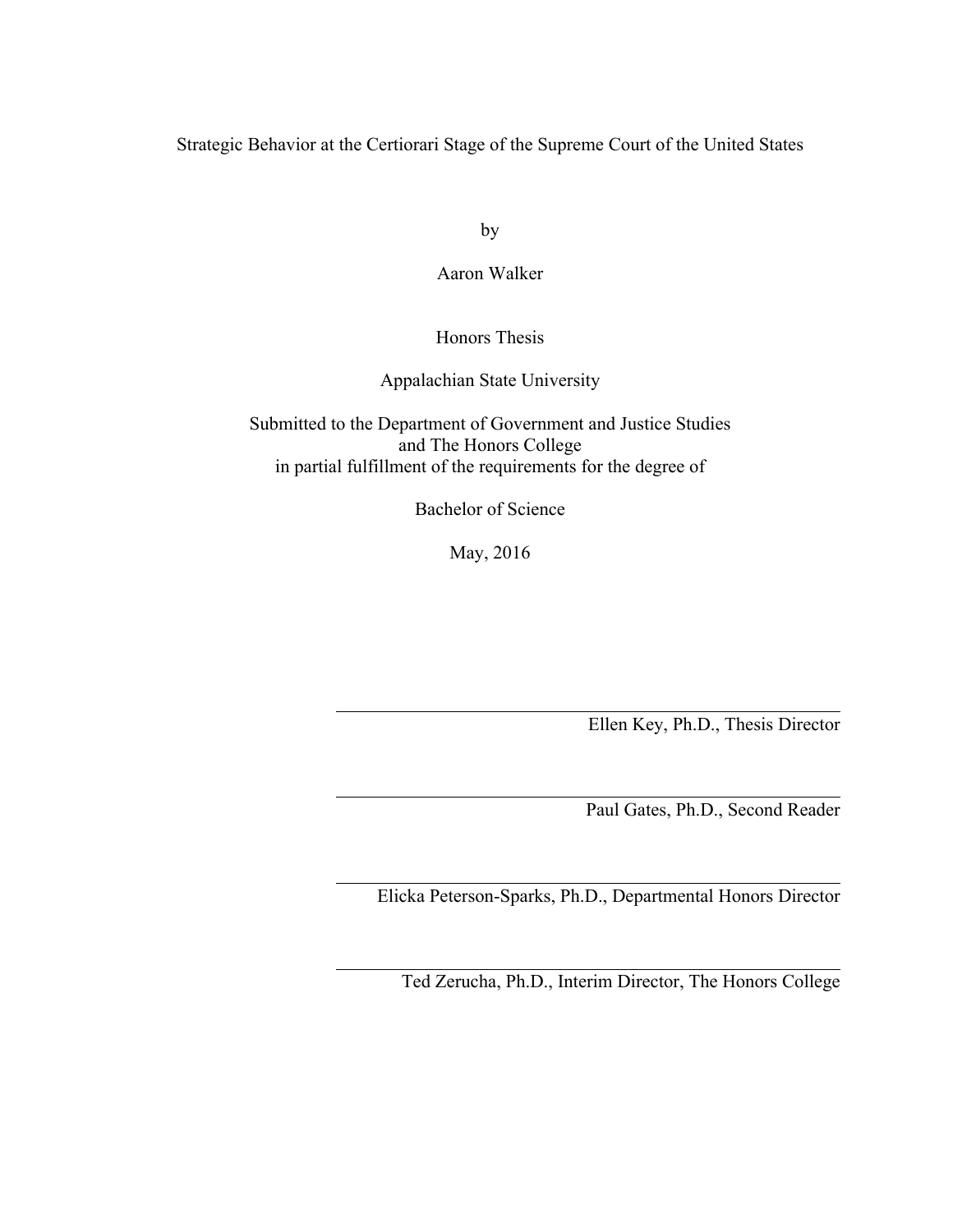## **Abstract**

The Supreme Court of the United States is the most insulated institution in the federal government. Scholars suggest that justices on the Court engage in strategic behavior, rather than sincere judicial behavior. The certiorari stage is a particular point of interest for scholars that believe justices engage in strategic voting. However, prior research has not included cases that were denied, in which strategic behavior is also evident. A logistic regression of individual justice votes to grant or deny certiorari in 499 cases during the 1986-1993 Rehnquist Court terms shows that justices routinely engage in strategic behavior at the certiorari stage. They are responsive to both institutional and external factors when deciding to vote to grant or deny certiorari.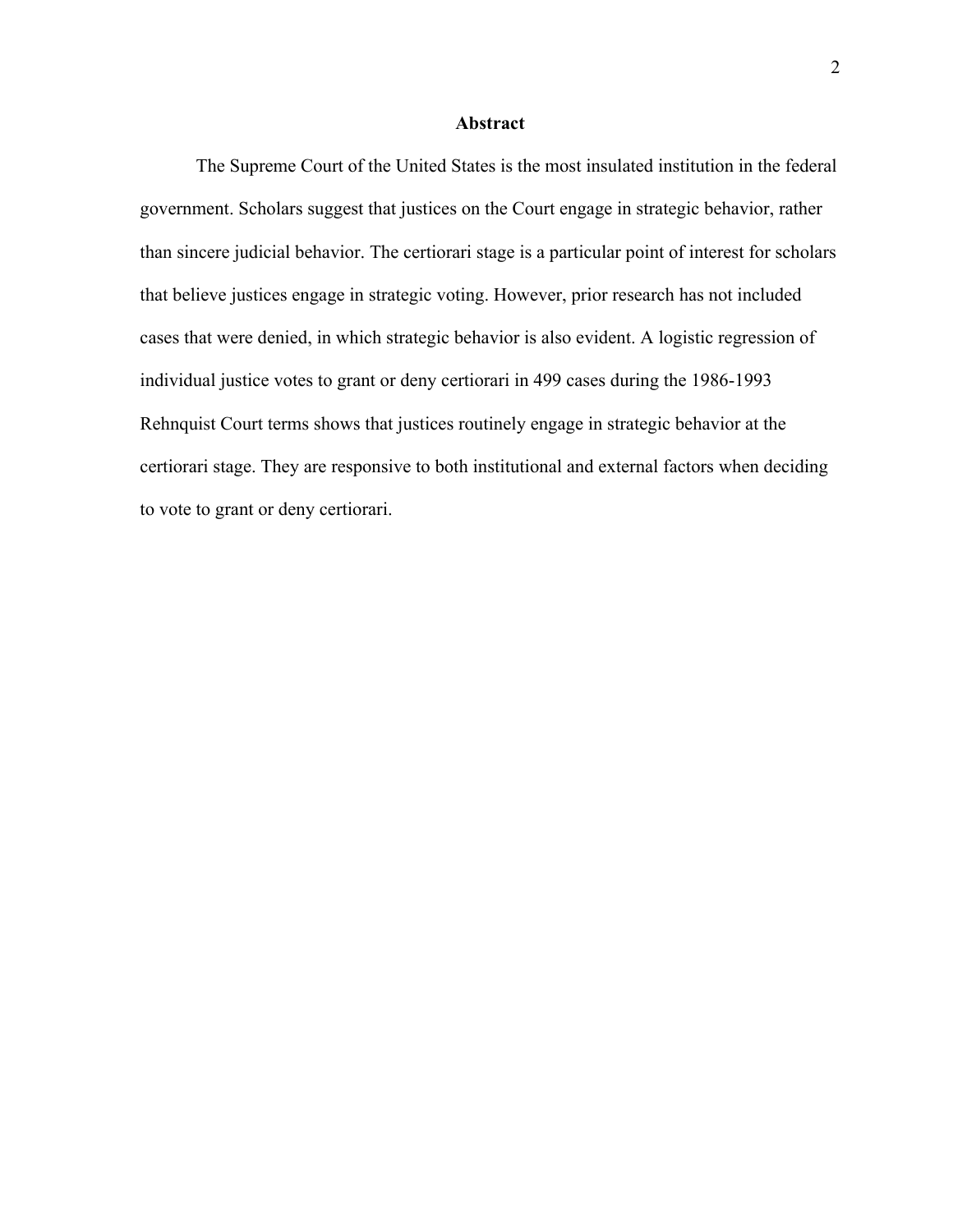#### **Introduction**

The process of certiorari jurisdiction is one in which the proverbial needle in a haystack is found (Breyer 2006). Many scholars have researched the possibility of strategic behavior by Supreme Court justices in the certiorari stage (Shubert 1958; Brenner 1979; Krol and Brenner 1989; Provine 1980; Perry 1991; Epstein and Knight 1998). Certiorari is the first step in the process of the Supreme Court reviewing a case and serves as a gate-keeping point for the justices. This stage is where each justice will decide if he or she believes that a case warrants full review by the Court. The shortcoming of prior research is that it does not include data on cases that were denied. Previous research also considers the Court as a whole when examining strategic behavior instead of looking at each justice as a strategic actor. I propose that using data on individual justices' votes in cases that were both granted and denied will point to strategic behavior by individual justices in the certiorari stage and strengthen the findings of previous research.

#### **Literature Review**

#### **Writs of Certiorari**

#### Rule 10

Unlike its outline for the other two branches of the federal government, the Constitution of the United States is relatively silent on the judiciary. Article III of the Constitution, in only two sections, provides for one Supreme Court and inferior courts that Congress may establish as it sees fit. Among the many conversations about federalism, a major question was the jurisdiction of the Supreme Court (Hamilton et al. 2009; Borden 1965; Ratner 1981; Amar 1989). Article III, Section 2 limits the authority of the federal courts to cases concerning constitutional questions, laws of the United States, cases in which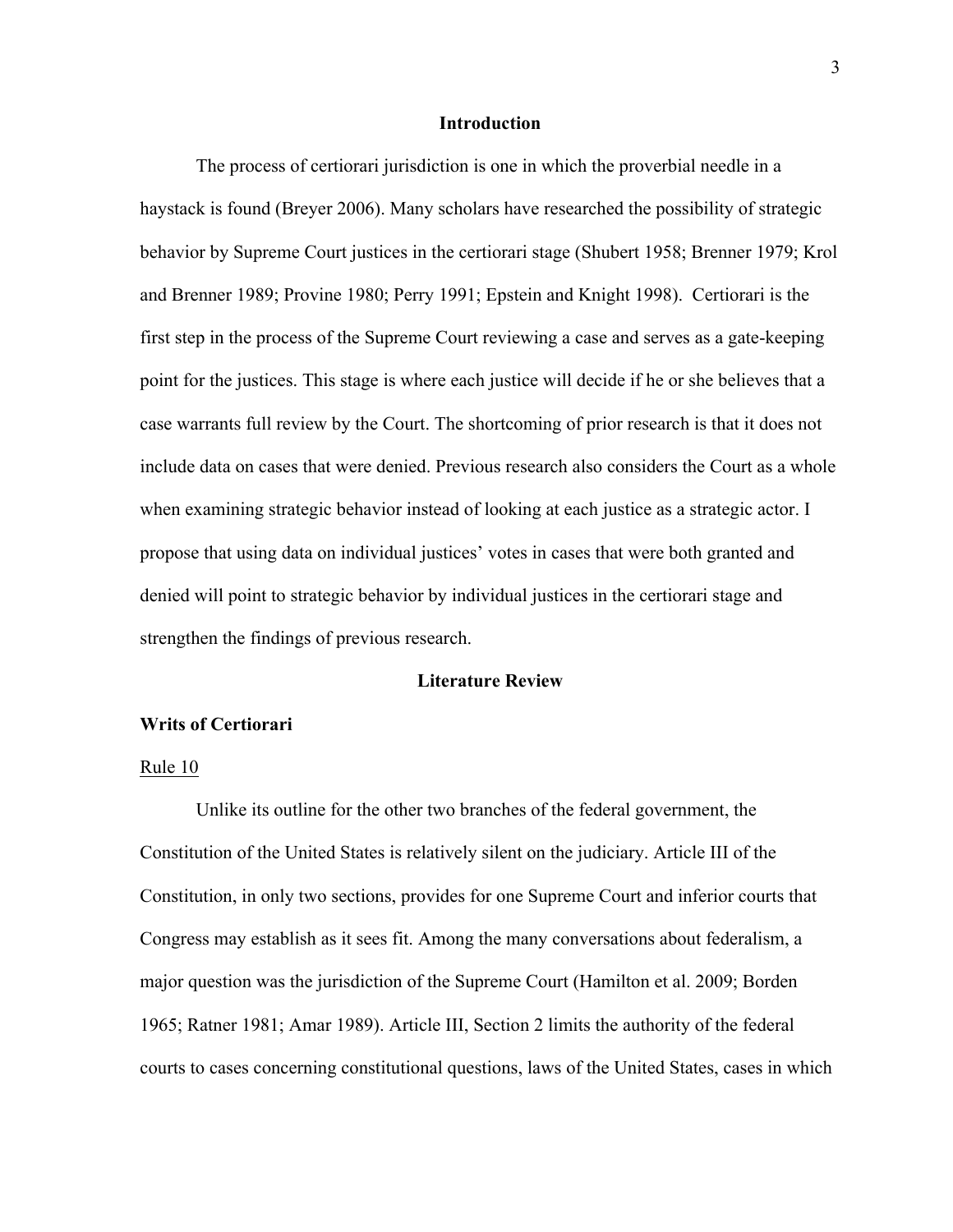the United States is a party, controversies between different states, and controversies between citizens of different states. The Supreme Court of the United States enjoys original jurisdiction over a small subset of matters<sup>1</sup>. These are the only cases that the Court must hear.

The cases included in the the Court's original jurisdiction make up a very small number of cases that they consider. There are four other ways that a case can be heard by the Court: appeal as a matter of right, by a writ of certiorari, writ of certification, or by an extraordinary writ.

Appeal as a matter of right occurs when the parties have a statutory right to review by the Supreme Court without having to obtain permission from the Court. This jurisdiction is found in Title 28 of the United States Code and was severely limited when §1257 was revised in 1988 to remove appeal by right from state court decisions, making certiorari the only avenue for a party to have his case reviewed by the Supreme Court (28 U.S. Code §1257). Chief Justice Rehnquist (1986) noted that Congress, via its passage of the Certiorari Act of 1925, agreed with with the Court that appeal by right was not necessary in cases originating from state courts because the Court had abandoned its role as an error-correcting court in favor of deciding broader legal questions. Instead of simply claiming that a judge made a mistake, cases must present questions that have political or social import.

A writ of certification is the procedure by which a federal appeals court seeks guidance from the U.S. Supreme Court, and an extraordinary writ occurs when the Court exercises unusual or discretionary power (e.g. habeas corpus or writ of mandamus) (Garner and Black 2004). The most popular avenue for cases to reach the Supreme Court and the

<sup>&</sup>lt;sup>1</sup> Controversies between two or more states, controversies between the United States and a state, and proceedings involving a citizen of one state against a citizen of another state or foreign aliens.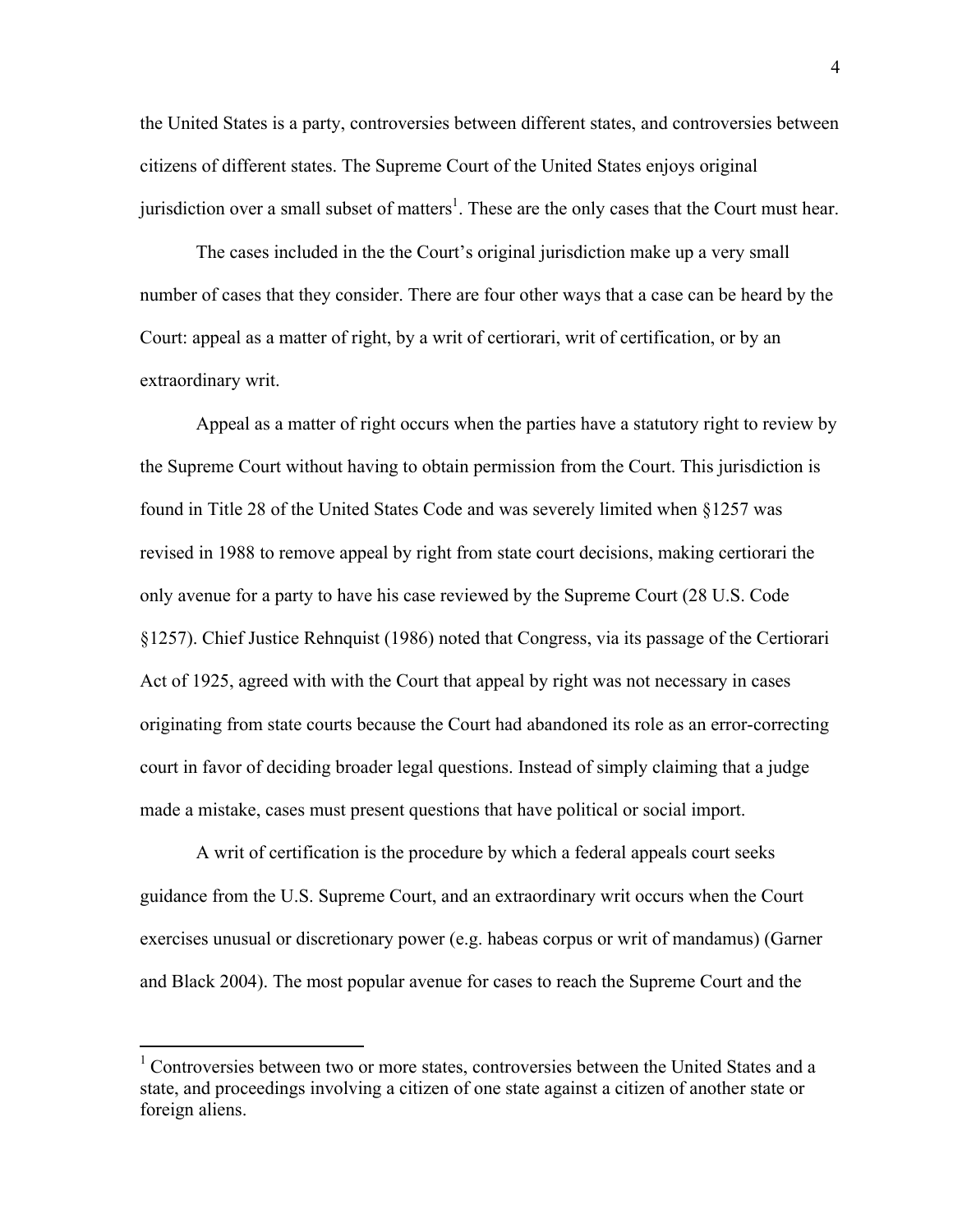origin of the majority of the cases heard is by a writ of certiorari, which allows for judicial discretion in the cases that they hear. This so-called gatekeeping power of the Court was granted by the Judiciary Act of 1925 (Witt 1990).

Guidance on a writ of certiorari to the United States Supreme Court can be found in the *Rules of the Supreme Court* (2013). Rule  $10<sup>2</sup>$  deals specifically with certiorari. The rule outlines the Court's position that issuance of a writ of certiorari is a matter of judicial discretion and not a matter of right; writs will be granted only for "compelling reasons." Rule 10 outlines some instances that may be considered compelling reasons (e.g. conflict in the circuit courts or conflict between a state court and a federal court) but notes that the list isn't exhaustive. Though vague as to the circumstances that would warrant approval of a petition for certiorari, the rule points out very explicitly that writs are "rarely granted when the asserted error consists of erroneous factual findings or the misapplication of a properly stated rule of law." Rhode and Spaeth (1976) mention that criteria for having one's case granted certiorari, such as having "special and important reasons [warranting review]," are simply a baseline. The process of deciding which case gets heard is a process that only the justices themselves understand.

#### Process of Certiorari

Perry (1991) lays out the general process that certiorari cases go through at the Supreme Court. If a petition meets the general guidelines, such as page-length, and number of copies, the petition is assigned a docket number. All of the petitions that are assigned docket numbers are then divided up among the justices who participate in the cert pool.

<sup>5</sup>

 $2$  See Appendix A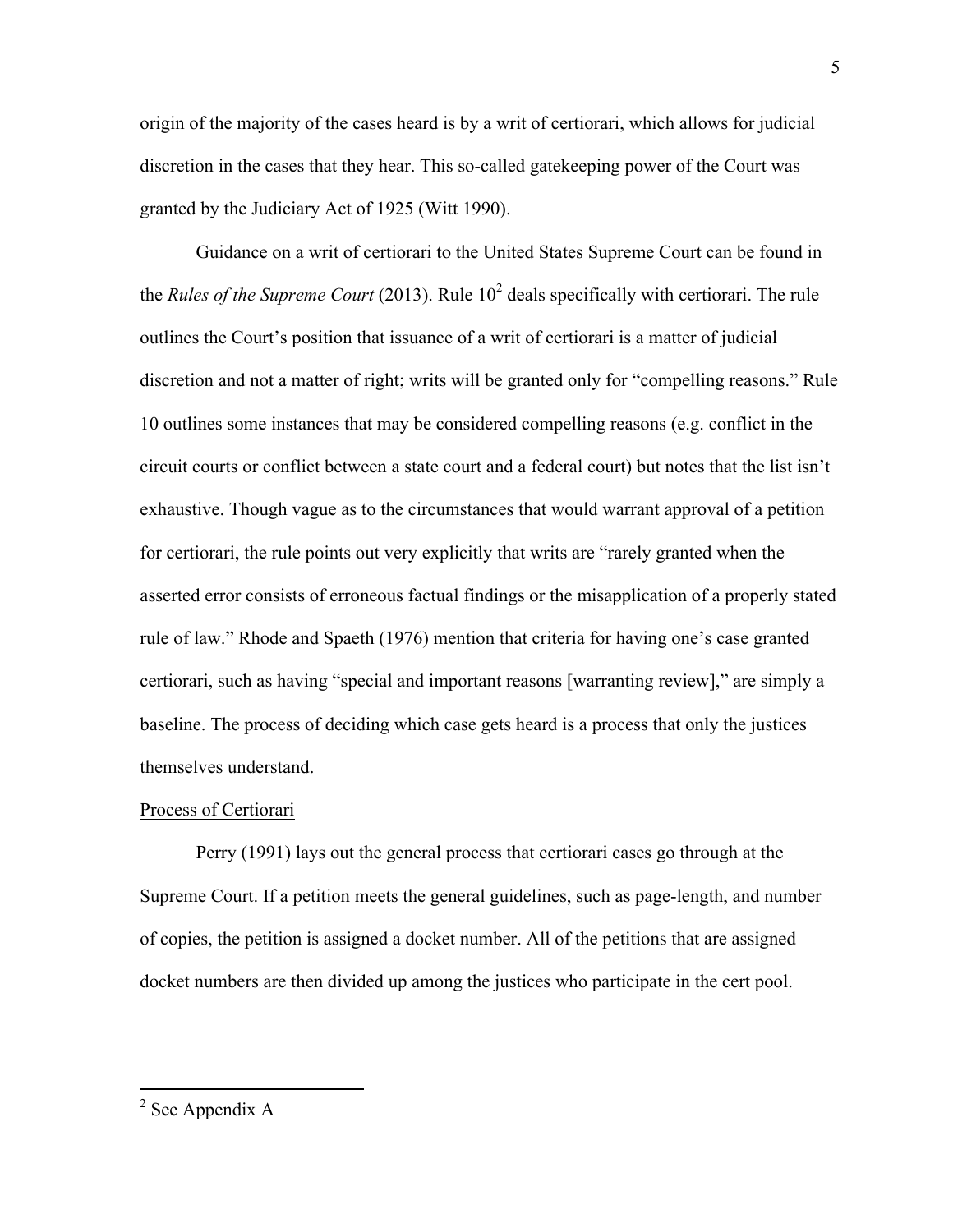The cert pool, first proposed by Justice Lewis Powell, is composed of justices who review petitions for cert and may include as many justices as wish to participate. The cert pool allows the Court to work more efficiently in reviewing every petition that comes to the Court. In the 1986-1993 terms, Justice John Paul Stevens was the only justice who did not participate in the cert pool (Epstein et al 2007).

The law clerks then prepare memos that contain summaries of the case facts, decisions below, opinions, the contentions of the petitioners and respondents, and make recommendations about cert. These memos are sent to the Chief Justice's chambers and then distributed to the chambers of the associate justices.

After distribution, the Chief Justice then adds cases to the discuss list. The other justices may add cases but cannot have cases taken off the list. The cases on the discuss list are discussed at the certiorari conference<sup>3</sup> where the justices vote on whether to grant or deny. Following the so called "rule of four," if a petition receives four votes to grant certiorari, the writ is granted and the Court will hear the case (Perry 1991).

The number of cases that are actually granted certiorari is extremely low. Rhode and Spaeth found that only 10-15% of cases for which petitions for certiorari were filed were actually granted (1976). The high number of denials leads Perry to explain what he calls a "presumption against a grant." In his interviews with clerks and justices, he found that justices generally look for reasons to deny certiorari. This is because there might be a general consensus on the Court that it is better to deny a petition because the issue presented in that petition will almost inevitably be raised to the Court again. Since the Supreme Court is concerned only with clarifying questions and not the facts of a case, it is not necessary for the

 $3 \text{ A}$  conference at which only the justices are present.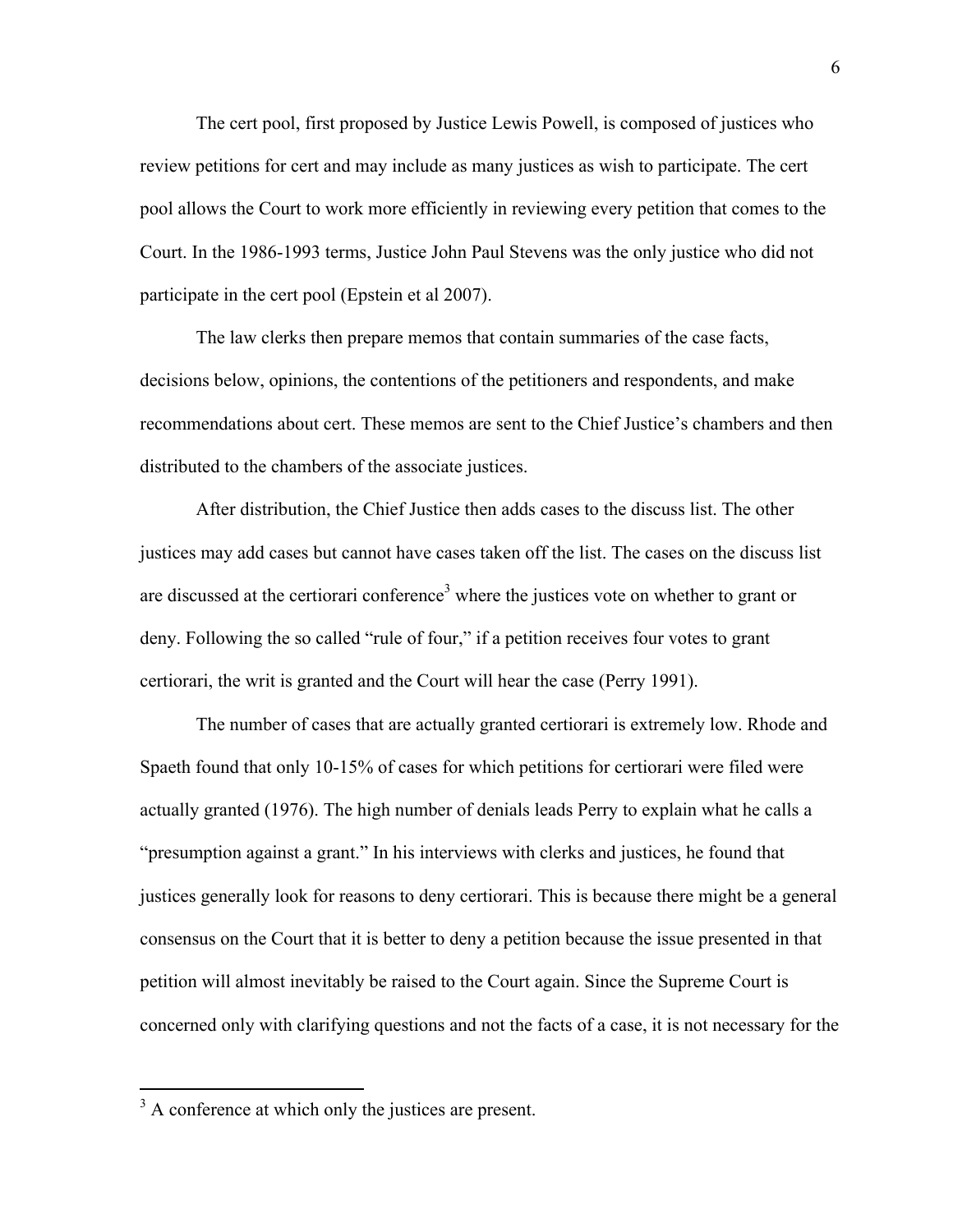Court to be concerned with the case on an individual basis (Taft 1925). The facts of a case are already established and the decisions of the Court have implications for the rest of society in similar cases (Scalia 1989). The clearest denials are those petitions that only raise questions of fact (Perry 1991).

It takes only one element of a case to make it uncertworthy, but it takes many things to make one certworthy (Perry 1991). A petition must usually contain some level of conflict at the circuit court level, importance on a national scale, and must concern each individual justice's particular area of interest. Even Supreme Court justices have pointed out that each justice screens cases differently. For example, in his 1973 address to the First Circuit Judicial Conference in defense of the process by which cases are granted certiorari, Justice William J. Brennan explained that different justices who participate in the cert pool have different concerns and particular interests when reviewing cases. Thus the cases that are selected from the thousands of petitions every year should be considered indicative of the issues that the Court has deemed necessary to address. Brennan also mentioned that the number of cases that are granted review by the Supreme Court has remained relatively constant over the past couple of decades. This is not caused by a set number, but because this is the number of cases that are "certworthy." Justice Brennan, being of the view the the Constitution is a living document, also commented that the cases that find their way onto the Court's calendar are illustrative of changes within American society as a whole (Brennan 1973).

#### Certiorari as a Strategic Point for Justices

Many Supreme Court scholars have theorized that justices act strategically in the choices they make (e.g. Caldeira et al 1999; Epstein and Knight 1998; Brenner and Krol 1989). Voting on whether to grant or deny certiorari is arguably the most important decision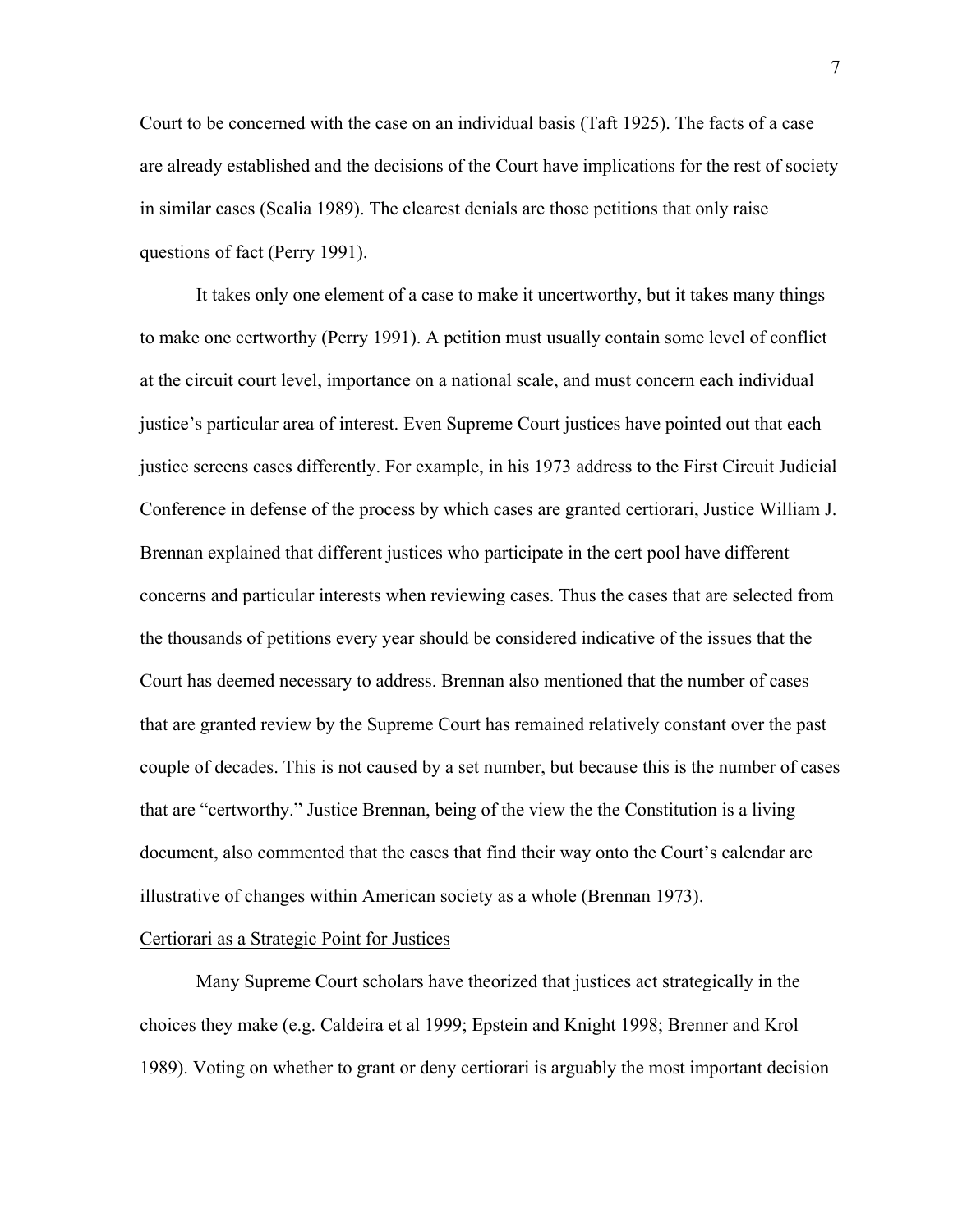a justice can make. Glendon Shubert was one of the first political scientists to look at the certiorari stage as a strategic point for the Court (Shubert 1958). Shubert suggested that since it takes four votes to hear a case, the four justices who vote for certiorari can be organized into a certiorari bloc. The goal of that bloc is to convince one of the other five justices to vote with its opinion, which Shubert found statistically was not very hard to do. According to Shubert, the strategy of the certiorari bloc was to never vote to grant cert in which the petitioner was ideologically divergent from the bloc and to vote for their preferred petitioner in final decision on the merits. He concluded that if the certiorari bloc followed that strategy, their preferred outcome would be achieved 92% of the time.

However, Shubert used the opinions in the decision on the merits to gather information about strategic action at the certiorari stage, and assumed that the justices not voting in his so-called cert bloc had no predisposition either for or against the petitioners, based on the rule of four, thereby dismissing the theory of strategic voting for over half of the Court (Shubert 1958). The problem with Shubert's conjecture is that he was not able to use actual certiorari voting data in his research. This data was not available for the Court terms he researched. He also disregards strategic behavior of other justices by discounting justices' votes that weren't in the cert bloc. Using certiorari voting data for each justice who cast a vote in the certiorari stage would be a more effective method of measuring strategic behavior at this stage.

Baum (1997) makes the case that justices act strategically; one particular point of strategic behavior is the case selection stage. Building on Shubert's theory that the certiorari stage contains strategic behavior, Baum argues that justices might engage in what he calls long-term strategy, resulting in good relations with other justices that may make persuasion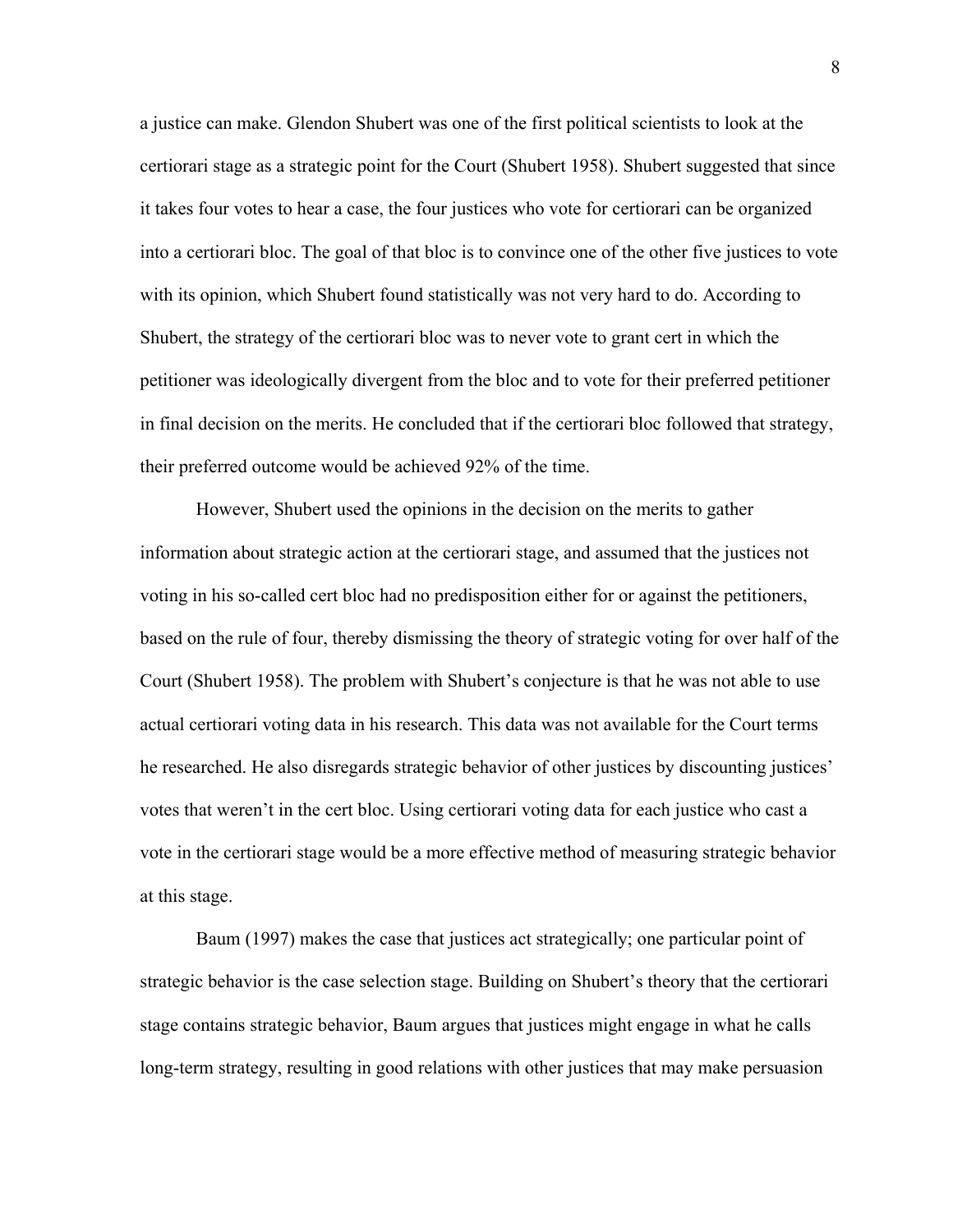in future cases easier. This strategy also results in establishing good relationships with the other branches to reduce the chance of reversal through policy-making. Long-term strategy is indicative of justices engaging in strategic behavior as a means of advancing their own policy goals. One might consider this to be similar to logrolling in Congress.

Baum, however, posits that logrolling in Congress is a different process than strategic behavior in the Court. Strategic voting in the House and Senate is often sharp and distinct and occurs in defined stages of the policy process, such as amendment voting<sup>4</sup>. Justices, on the other hand, are able to act strategically at some stages of a case's life on the Court while adhering to sincere behavior at other stages and are still able to achieve their desired outcomes.

The long-term strategy is important for justices because it strengthens the institutional influence of the Court. Engaging in long-term strategy also increases the chance that a justice will be able to persuade other justices to join him in future decisions. Individual cases have short-term effects for the parties to the cases but have long-term effects on legal doctrine, so justices accordingly engage in long-term strategic behavior. It is also important to a justice's long-term strategy to make decisions based on their predictions of possible future cases.

In examining the ideology of the Court as a whole as it relates to voting on certiorari, Krol and Brenner (1989) found that the Court employs three specific strategies: error correction, prediction, and majority. They proposed that the error-correcting strategy is employed when a justice voted to grant certiorari with the intention of voting to reverse at the merit stage. However, this requires the presumption that their desired outcome would be

 $4$  Perry (1991) also claims that logrolling does not occur. He explains that in his interviews with clerks and justices on the Court none of his informants mentioned the behavior and some even explicitly stated that it does not occur.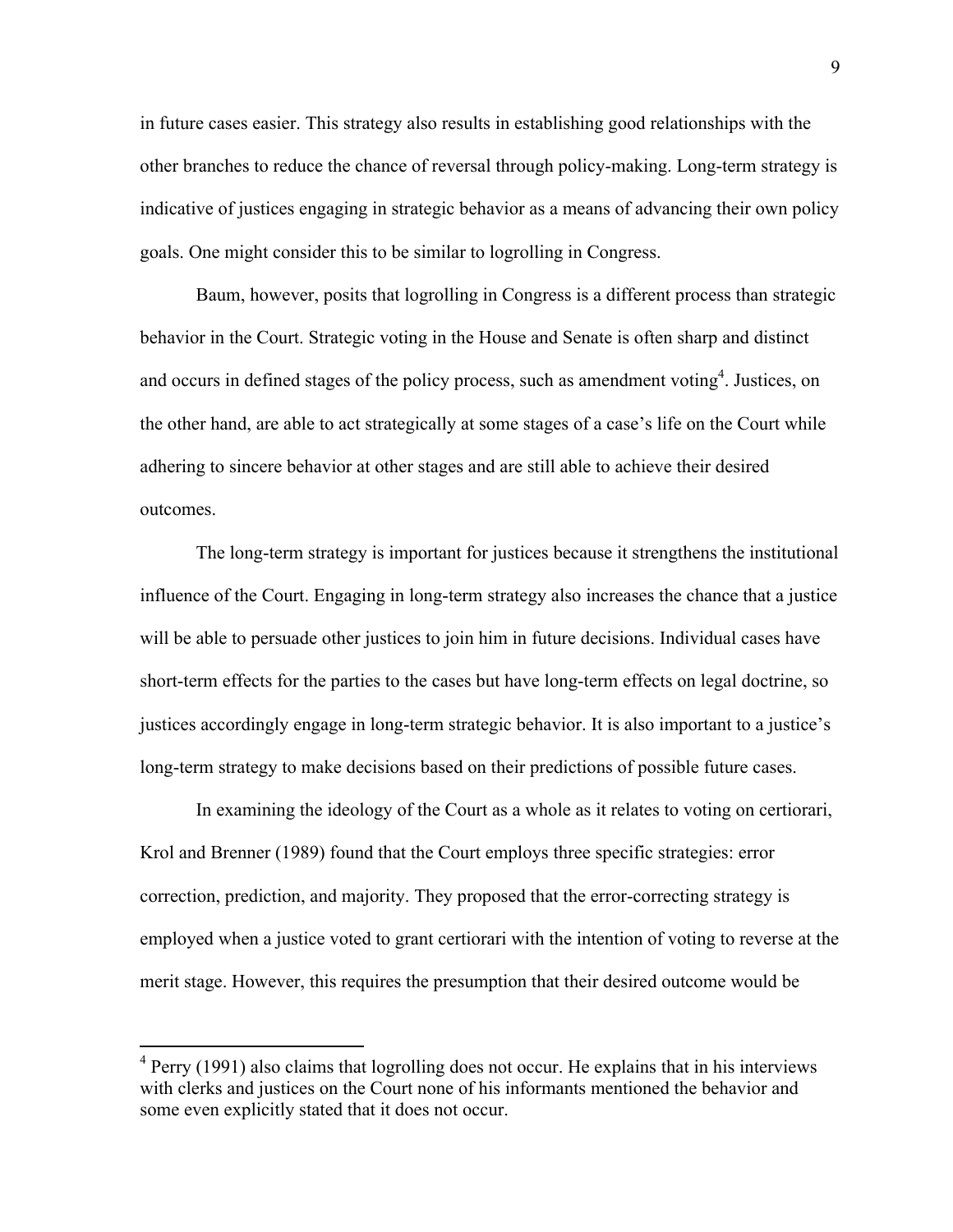achieved in the decision on the merits, creating the need for the prediction strategy. The prediction strategy relies on the individual justice's belief that he will be in the majority opinion at the merit stage. Using this strategy, a justice will vote to grant certiorari if he believes that he will be in the majority, even if the decision below is congruent with his own beliefs, and will vote to deny if he doesn't think his position will prevail.

The last strategy that appears at the certiorari stage is the majority strategy. The majority strategy assumes that a justice sitting on a Court with an overall ideology that is similar to his will be more likely to vote to grant certiorari. A justice who is in the ideological minority of the Court is less likely to vote to grant because there is a smaller likelihood of that justice winning the case. A justice who is in the ideological minority will also find it harder to persuade other justices to agree with his position.

Using data collected from both conservative and liberal courts, Krol and Brenner found evidence of all three strategies being employed by the justices. They found also that liberal justices were generally more prone to vote to grant cert than their conservative colleagues. However, it is important to note that Krol and Brenner only used cases where certiorari was granted in their dataset and did not use cases that were denied review. Granted cases illustrate issues that the Court deems important enough to hear. Similarly, denied petitions point to issues that justices feel are not salient enough to warrant the Court's attention or are not ripe enough for the Court to decide. Using cases that were denied review would offer insight on the particular reasons that justices deny cert. Assuming that justices only behave strategically in the certiorari stage of granted cases is a fallacy and failure to include cases that were denied certiorari doesn't account for the strategic behavior that accompanies voting to deny a case.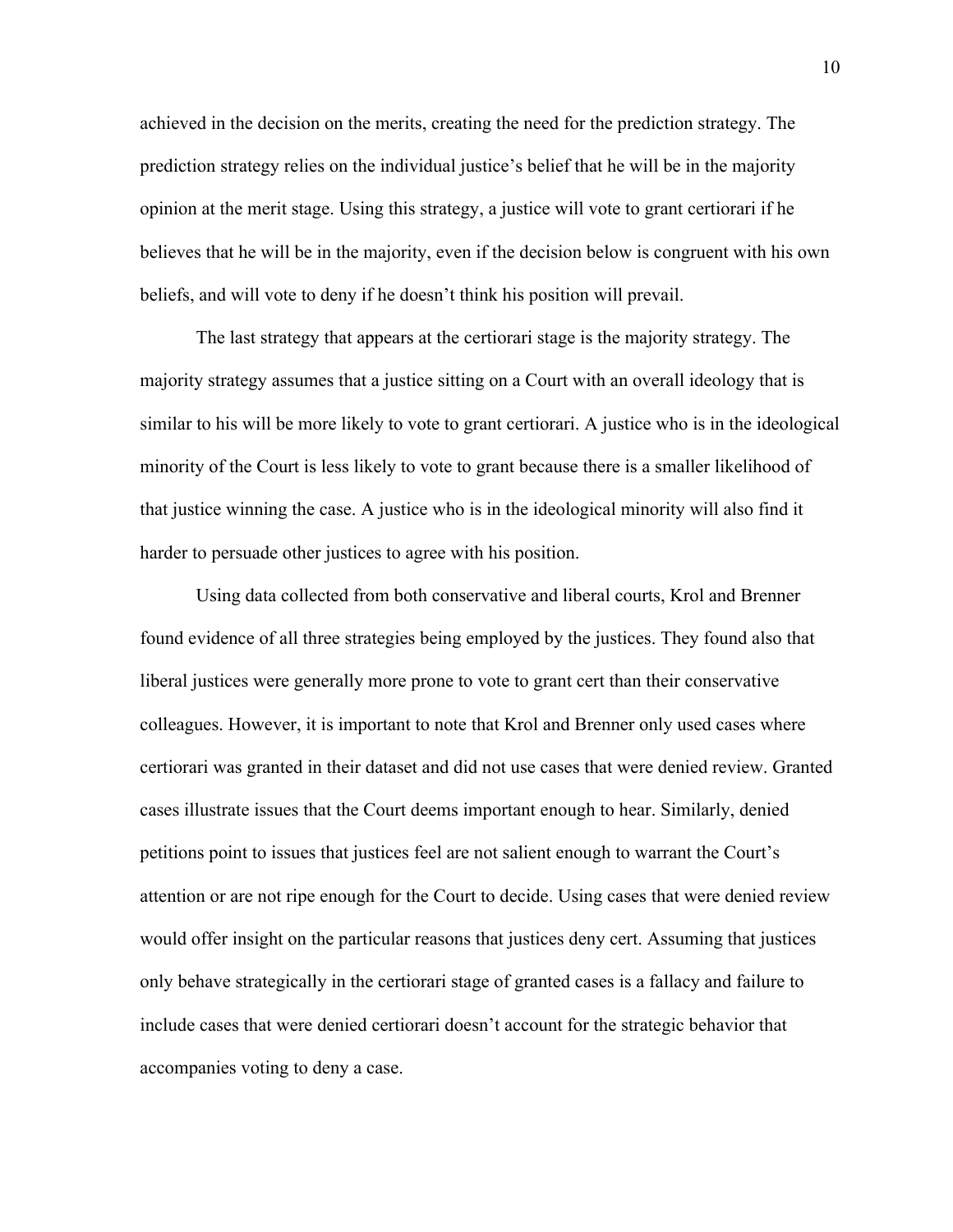Perry (1991) finds that strategic behavior occurs most often within chambers rather than between chambers. Justices do not typically try to persuade other justices to join their vote to grant or deny certiorari. Rather, strategic behavior at the cert stage occurs independently of a justice trying to persuade other justices of voting similarly to him in the cert stage. Justices do not form explicit coalitions in the agenda-setting stage but that "coalitions are sometimes assumed based on anticipated reactions" (214). After conducting interviews with justices and clerks, he explained what scholars of the Supreme Court call defensive denials and aggressive grants. A justice engages in defensive denial when he votes to deny a case because he does not like the predicted outcome on the merits, even if he believes that the case is certworthy. Perry explains that the fear of a case being granted and reversed is a valid one because of the high rate of reversal (two out of three cases that are reviewed). An aggressive grant is a justice voting to grant cert in a case that may not be as certworthy because that case has characteristics that make it more likely for the justice to win the decision on the merits.

This is similar to Provine's (1980) argument that justices don't act strategically, but are rather influenced by their perceived proper role of the justice. Boucher and Segal (1995), however, are not convinced that justices only act strategically occasionally<sup>5</sup>. They were the first to examine the strategic voting of justices by analyzing the behavior of the individual justice. Working from a presumption of reversal bias, Boucher and Segal found that the use

 $<sup>5</sup>$  Perry cites Provine's 1980 work that suggests justices aren't acting strategically when they</sup> make decisions because they are controlled by the perceived role of the justice. Perry feels that the justices may sometimes act strategically but aren't acting strategically the majority of the time. When the justices are acting strategically, they are more likely to engage in defensive denials (Perry 1981). Shubert also noted that justices were more likely to engage in defensive denials, however Shubert was only able to examine data on the final votes and didn't have access to cert votes (Shubert 1958).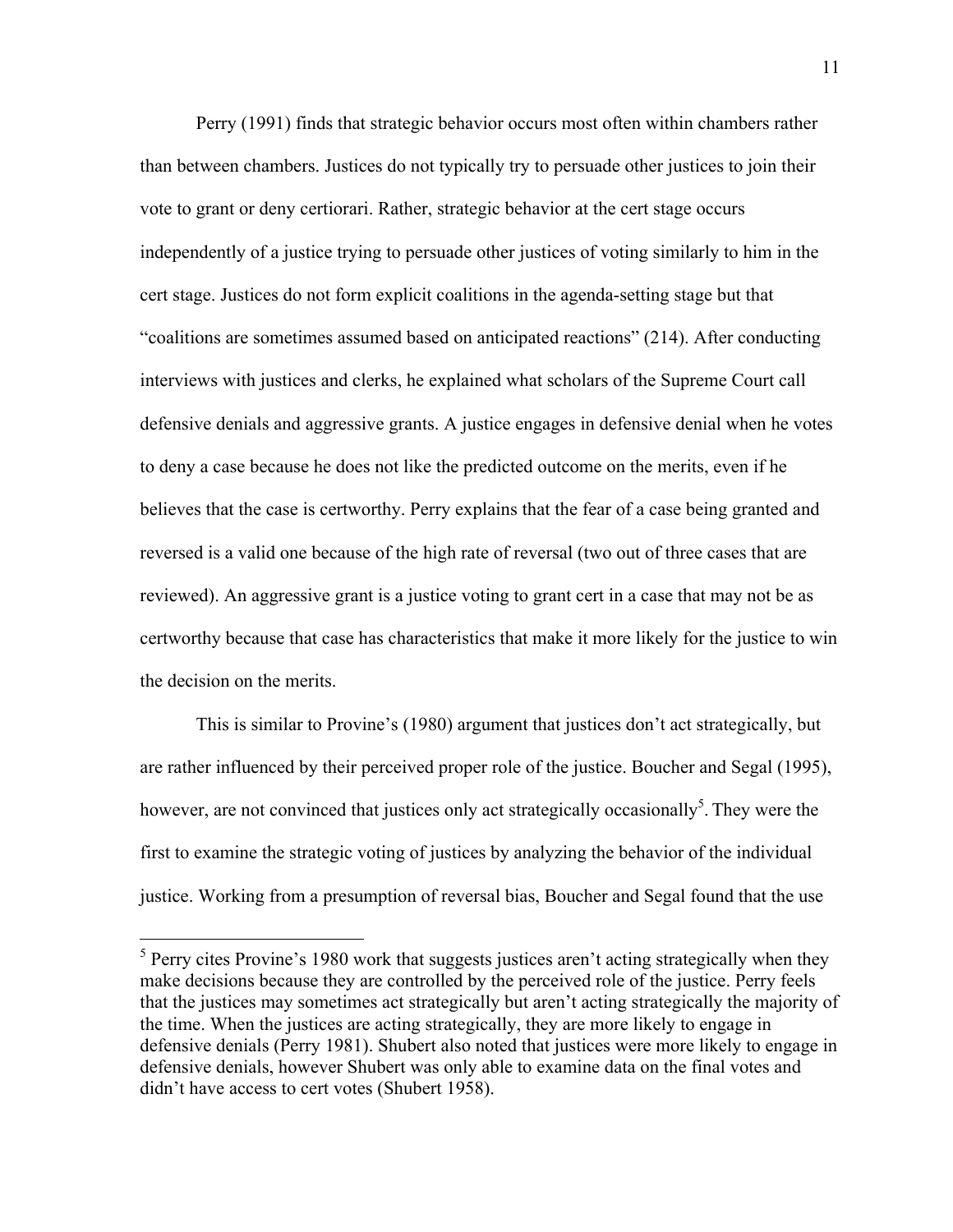of defensive denials wasn't a systematic part of certiorari voting on the Vinson Court (1946- 1953). However, they found that justices engaged in aggressive grants when they wanted to reverse the lower court's decision. This confirms the theory of reversal bias and proves that justices engage in strategic behavior when voting to grant certiorari. Boucher and Segal came to these conclusions using the votes to grant certiorari as it relates to the justices' final votes on the merits. They were able to comment only on the strategic behavior of the justices in those few cases that were granted. Failing to look at actual cert votes inhibits the ability to test actual strategic behavior at the cert stage. Using votes on the merits to measure strategy at the cert stage also discounts the importance of strategy in voting to deny a case.

#### External Factors Affecting Certiorari

Under the strategic model, justices consider factors outside of the Court when they make decisions. Epstein and Knight explain that

"…if the members of the Court wish to create efficacious policy, they not only must be attentive to institutions that govern their relations with their colleagues but also take account of the rules that structure their interactions with external actors" (1998, 138-139).

These external actors can include Congress, the executive branch via the Solicitor General, and entities that are not parties to the case but have significant interest in the outcome who make their concerns and positions known by way of amicus curiae briefs.

Proposing a separation of powers model, Epstein and Knight (1998) find it particularly important to consider the relationships between the Court and the other branches of government. Justices take the wishes of Congress and the president into consideration when making decisions because of Congress' ability to enact legislation that effectively voids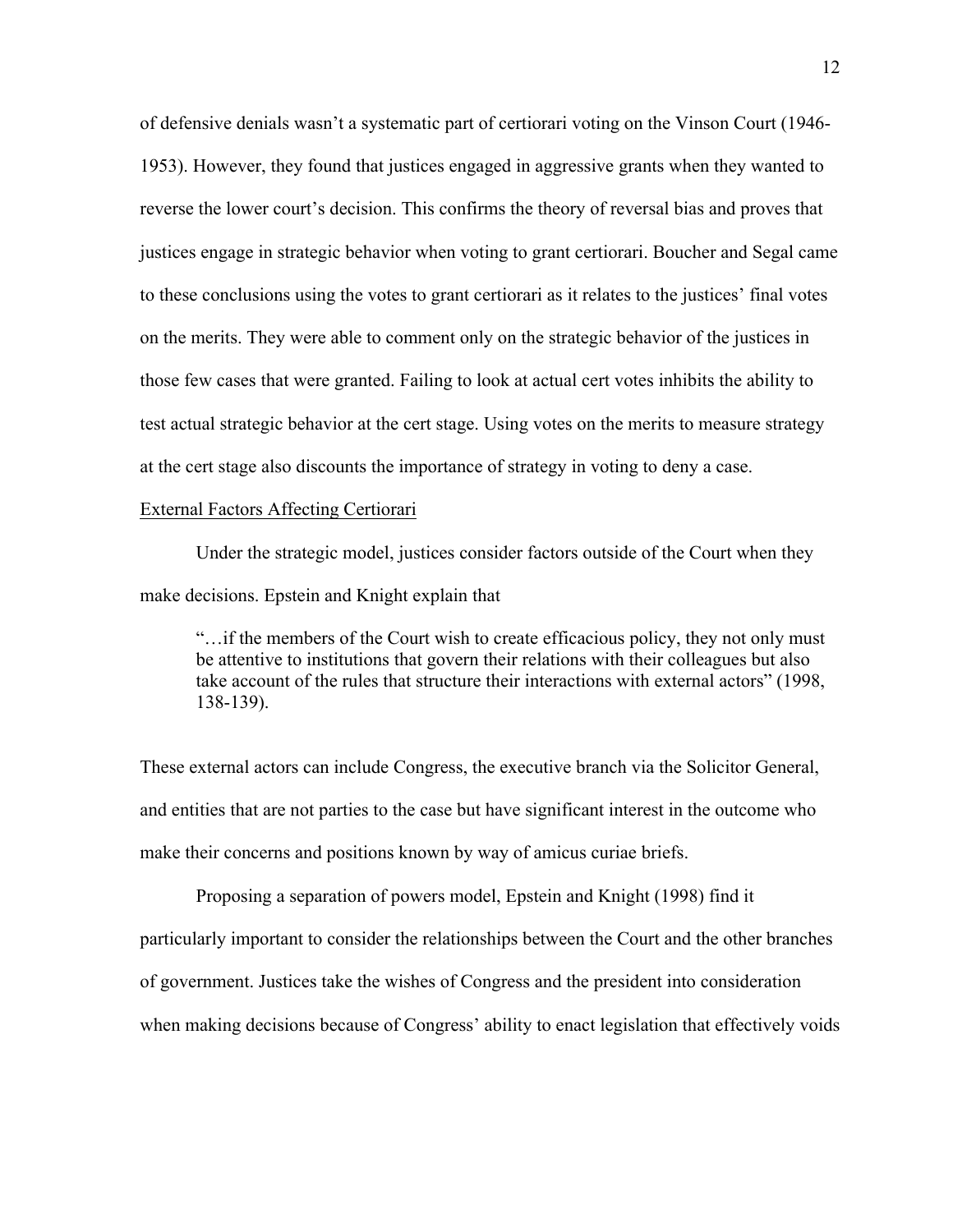Supreme Court decisions<sup>6</sup> and the president's ability to decide if and how to enforce Court decisions<sup>7</sup>. This combined ability of the other branches to alter the Court's decisions is one of three reasons justices consider the wishes of external actors before making decisions.

Congress also has the ability to affect the justices and the Court negatively, namely by freezing their pay (U.S. Const. Article III, Section 1) or altering their appellate jurisdiction (U.S. Const. Article III, Section 2). In addition, Congress may impeach Supreme Court justices. Furthermore, other governmental institutions can simply refuse to follow their rulings (Brent 1999).

The most notable example of this is *Immigration and Naturalization Services v. Chadha*, 462 U.S. 919 (1983), in which the Court ruled the legislative veto unconstitutional. Congress, however, has continued to use the legislative veto, virtually unopposed, since the Court's decision in *Chadha*, rendering the decision ineffective and calling into question the efficaciousness of the decision. It is because of this that Epstein and Knight argue that the Court will consider the wishes of outside actors. Though they were concerned mainly with the final decision on the merits, it is clear from the literature that scholars find an important link between the decision on the merits and the decision to grant cert.

 <sup>6</sup> Congress has overridden several Supreme Court cases including cases involving what they consider to be bad interpretation of law (*Public Employees Ret. Sys. of Ohio v. Belts*, 492 U.S. 158 (1989) overridden by Pub.L. No. 101-433), cases that Congress deems bad policy (*Gwaltney v. Chesapeake Bay Foundation,* 484 U.S. 49 (1984) overridden by Clean Air Act Amendments), and cases that result in Congress removing Supreme Court jurisdiction (*Finley v. U.S*., 490 U.S. 545 (1989) overturned by Judicial Improvements Act of 1990). See William Eskridge. 1991, "Overriding Supreme Court Statutory Interpretation Decisions," *The Yale Law Journal*: 331-445.

<sup>7</sup> *Worcester v. Georgia*, 31 U.S. 515 (1832), in which the Court deemed the Cherokee nation a sovereign nation outside the authority of the United States and the State of Georgia. Andrew Jackson is noted as saying, "Marshall has made his decision, now let him enforce it."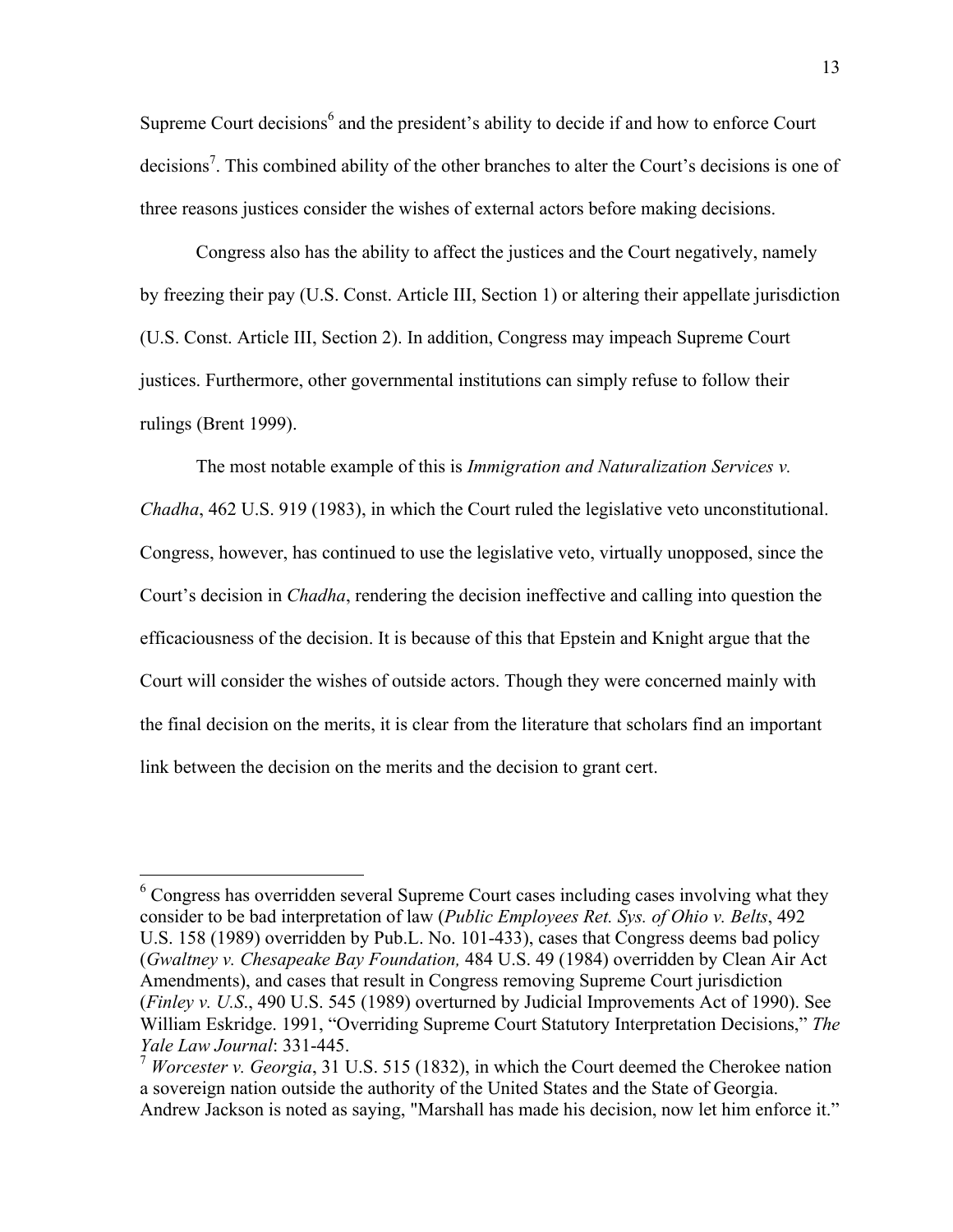The solicitor general holds a position of particular importance in the study of judicial decision making. Many view him as not just a representative of the president's administration but as an experienced player in the Supreme Court process who will faithfully present relevant issues to the Court (McGuire 1998; Bailey et al. 2005). The solicitor general is afforded consideration by the Supreme Court that is not granted to other actors mostly because the solicitor general can offer the bench legal expertise (McGuire 1998). The reason that the solicitor general enjoys success before the Court is because of the reliability of the information that is offered by him to the Court (Bailey et al. 2005). A justice is most receptive to the solicitor general's influence when he files an amicus brief, when he is either ideologically congruent with the justice, or when the amicus brief that he files is ideologically divergent from his own beliefs (Bailey et al. 2005).

An amicus curiae brief (literally "friend of the court") is a brief that an interested group, whether private persons or government officials, may file to inform the Court of its concerns. The content of amicus briefs varies widely because the motives for filing them are different and depend on the case and the interested group (Bloch and Krattenmaker 1994). Many scholars have researched the importance of amicus curiae briefs in Supreme Court petitions and at the certiorari stage. Working under the assumption of Rhode and Spaeth (1976) that justices are ideologically motivated, Caldeira and Wright (1998) predicted that justices respond to amicus curiae briefs as an indicator of cases that will have the most political and social impact. The likelihood of cert being granted significantly increased with the presence of one or more amicus curiae briefs either for or against a particular party or outcome of the case.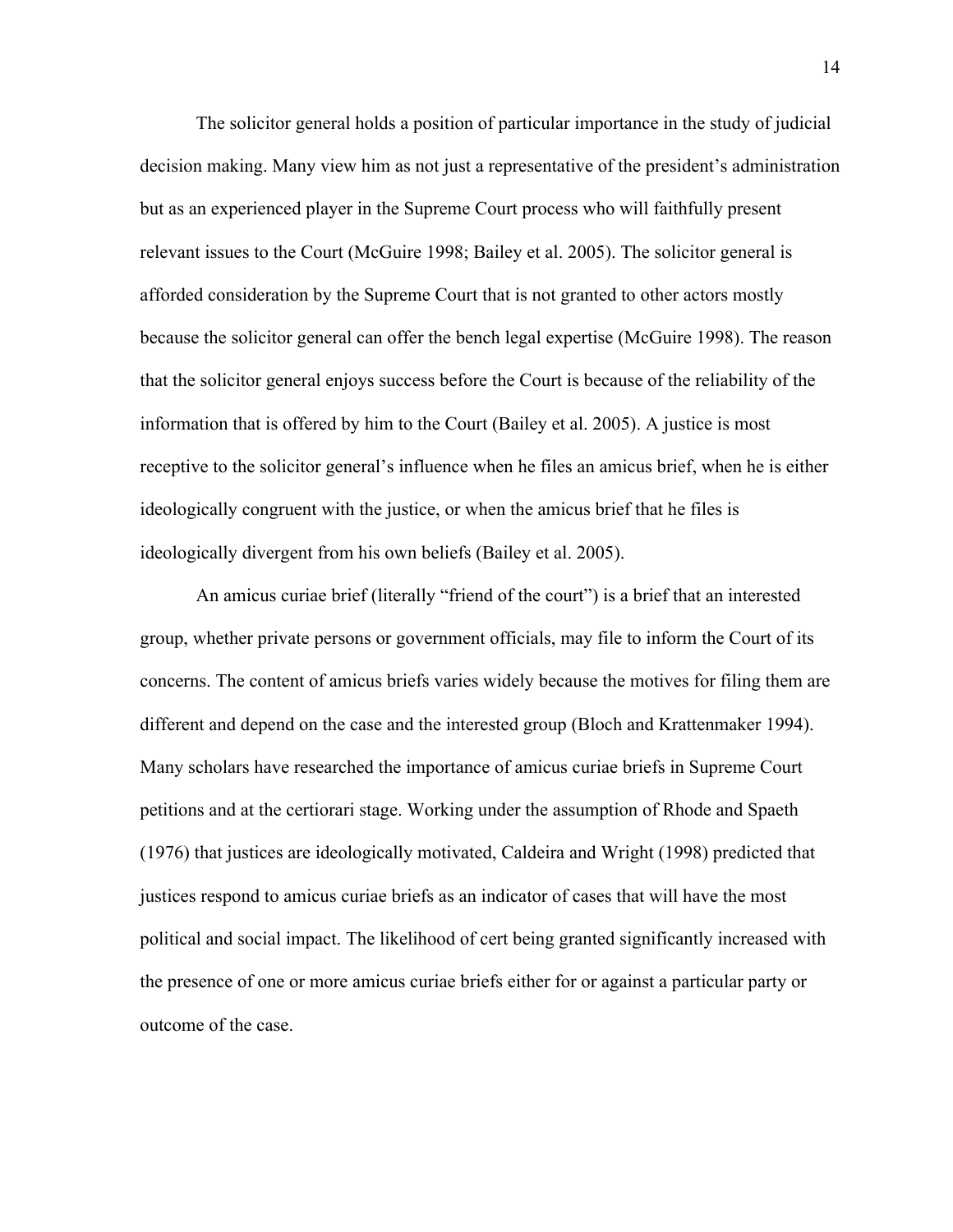Ennis (1983) argues that the presence of amicus briefs is perhaps the most important factor for a case, calling it not just the "icing on the cake" but rather "the cake itself." He explained that amicus briefs are ever-increasing in petitions to the Court, noting that by the 1980 term, over 70% of cases were accompanied by amicus curiae. Amicus briefs are effective in supporting the parties as the briefs allow an argument to be fleshed out in more detail rather than in summary form on the petition for a writ of certiorari. Amicus briefs also allow the Court to become informed about the implications that their decisions may have on public policy. The quality of amicus briefs that are filed is an important factor for justices considering them. Amicus briefs filed by high-profile groups that offer persuasive arguments that add to the litigants' briefs are more likely to capture the attention of justices and their clerks (Box-Steffensmeier et al. 2013). Similarly, Shubert (1960) notes that it is the actual role of the Supreme Court that governs the importance of amicus curiae briefs. If the Court was simply an error-correcting tribunal, then the only interests that matter should be those of the parties to the case. However, as "formulators of national policy," Shubert argues that amicus briefs are necessary to inform the Court of the major public policy implications of a case.

#### **Theory**

Prior research on decision making at the certiorari stage of the Supreme Court has typically been done at the aggregate level, considering the actions of the Court as a whole. This, however, does not explain the behavior of individual justices. Additionally, due to a lack of data, previous studies have only conducted analysis only on cases that were granted certiorari. This fails to consider the strategic behavior that justices exhibit when they vote to deny certiorari. If justices act strategically in the certiorari stage, they will act as strategically in denied cases as granted cases. If defensive denials are a regular element of judicial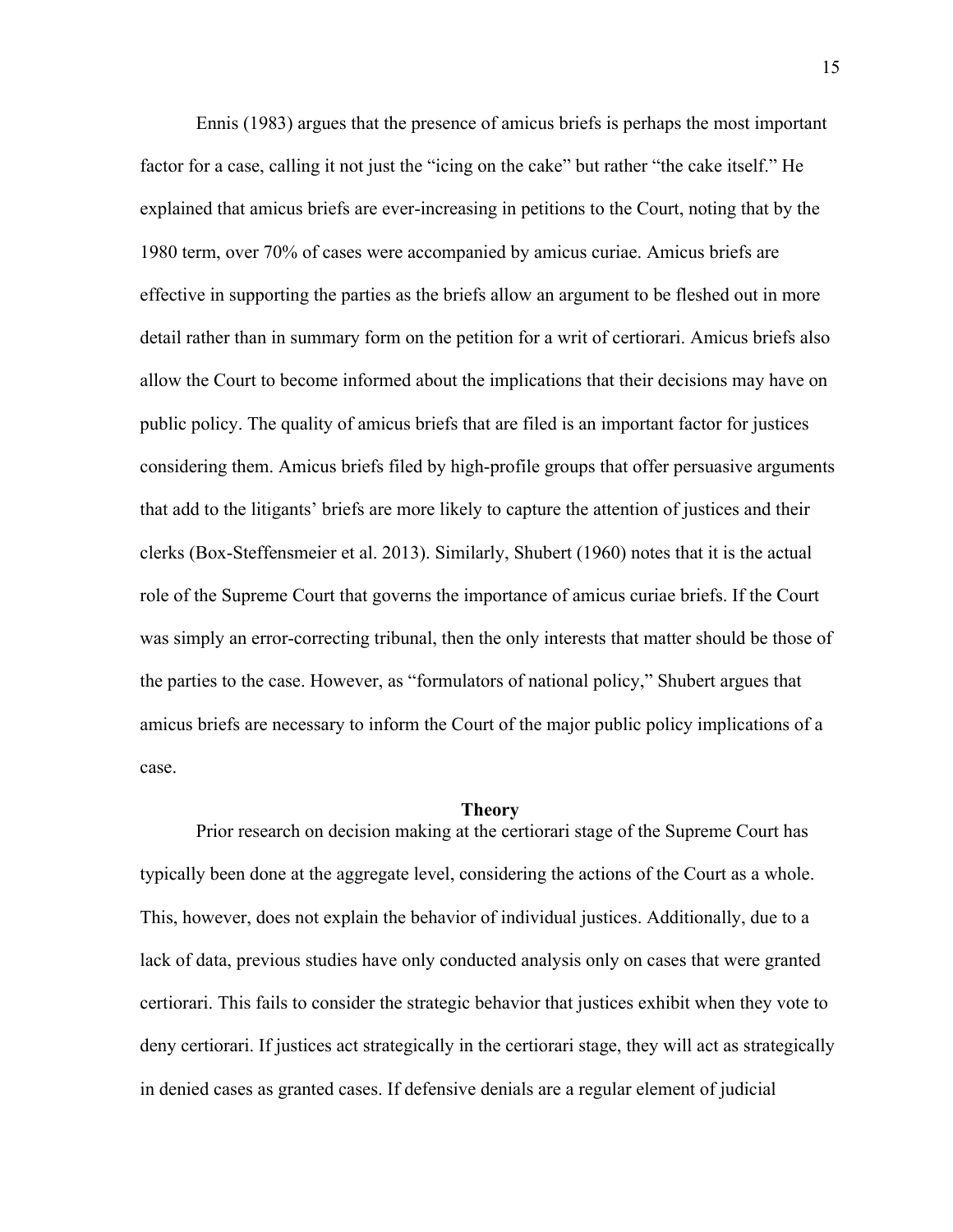decision making, considering the votes in denied cases are important to having a complete picture of strategic behavior at this stage of of the Court process (Perry 1991). Strategic behavior can only be accurately measured when the actions of the Court are considered at the individual justice level in all cases, whether granted or denied.

Departing from Provine's (1980) theory that justices make decisions based on their perceived proper role of a justice, I expect to find that justices behave especially strategically in the certiorari stage, engaging in aggressive grants and, less frequently, defensive denials (Boucher and Segal 1995). Knowing that there is a reversal bias at work, it is a mistake to theorize that a justice will act sincerely even in cases that they know will be decided against their preferences. A strategic justice should base his cert vote on his perceived outcome on the merits will be. This leads to two hypotheses:

*Defensive Denial Hypothesis*: A justice acts strategically when he is in the ideological minority and votes to deny cert.

*Aggressive Grant Hypothesis*: A justice acts strategically when he is in the ideological majority and votes to grant cert.

If a justice acts strategically, it is expected that he will respond to many variables when determining his vote to either grant or deny cert. Following the theory of reversal bias, a justice should be more likely to vote to grant cert if he has the intention of reversing the lower court's decision. Since two out of every three cases are reversed from the lower court's decision, a justice who wants to reverse a lower court decision has a reasonable expectation of achieving that outcome, leading to the hypothesis:

*Reversal Bias Hypothesis*: A justice will vote to grant certiorari if his position is ideologically divergent from the lower court decision.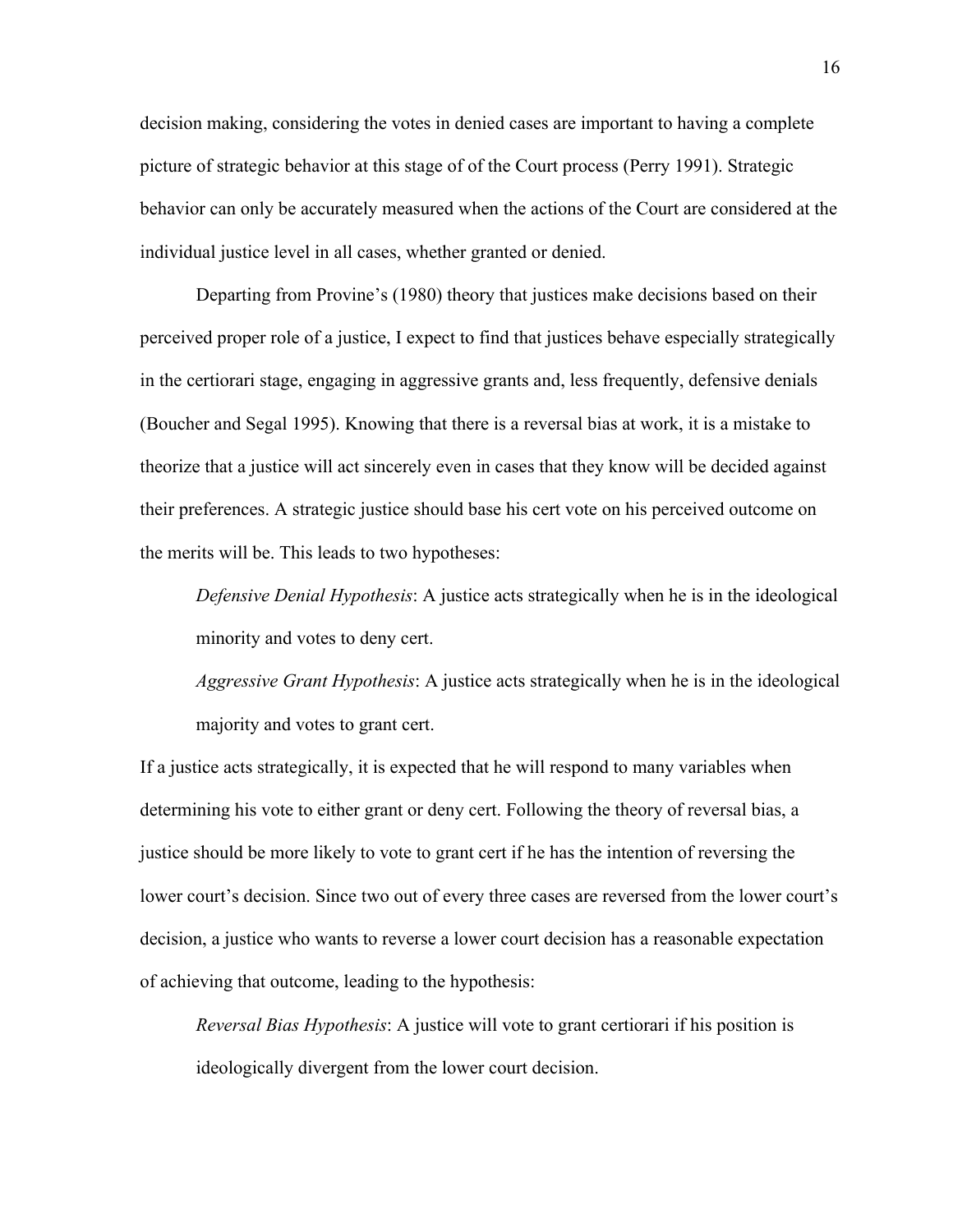While acting strategically when considering the vote to grant or deny certiorari, a justice will be concerned with the perceived legitimacy of his decision. Every justice wants to be remembered as making effective decisions in each case. This legitimacy is derived from the response of the public to the outcome of the case. Mishler and Sheehan (1993) show that the Court responds to public opinion and final opinions in cases tend to reflect public opinion. Since the Court responds to public mood in their final decisions on the merits, it is reasonable to believe that justices will consider public mood when voting grant or deny cert, leading to the:

*Public Mood Hypothesis*: A justice will be more likely vote to grant certiorari if his preferred outcome on the merits is expected to be congruent with public mood.

The importance of a case is illustrated by the presence of amicus curiae briefs, especially at the cert stage. Amicus curiae briefs either for or against the granting of certiorari of a certain case shows that groups have an interest in the outcome of the case. Amicus curiae briefs that are against granting certiorari are equally significant as briefs for granting cert because it shows that there is at least one group expressing interest in the Court not reviewing the case (Caldeira and Wright 1988). Amicus curiae briefs could show a justice that a case is particularly certworthy. Since justices aren't concerned with cases on an individual basis, amicus curiae briefs indicate a case that might have greater political or social impact. This leads to the:

*Amicus Curiae Hypothesis*: As the number of amicus curiae briefs filed increases, so too should the likelihood the justice will vote to grant cert.

An individual justice should also be responsive to the other branches of government. Congress has the power to pass legislation to overturn Supreme Court decisions and the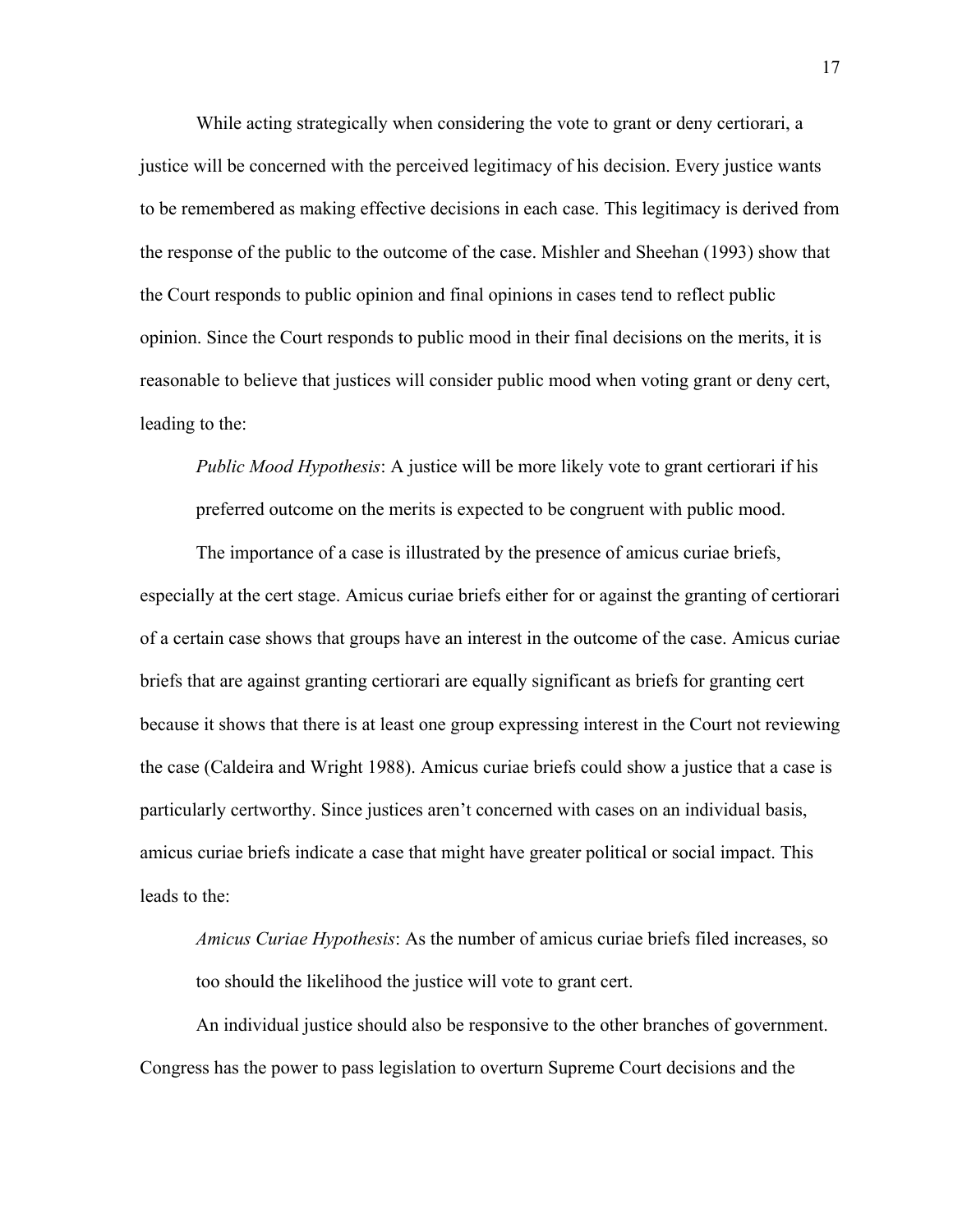president has the ability to refuse to enforce a decision of the Court (Epstein and Knight 1998). A Congressional override occurs when a statute or amendment completely overrules a Court decision, modifies the decision in a material way that would have made the case be decided differently, or modifies the consequences of the Court decision. Each Congress since 1975 has overridden an average of 15-20 Court decisions each (Eskridge 1991). The president has the power to refuse to enforce decisions, order executive officials to ignore decisions, and can sign or veto override legislation (Owens 2010). Based on the high rate of reversals, Epstein and Knight's theory necessitates the:

*Senate Hypothesis*: A justice will be less likely to vote to grant certiorari if the median member of the Senate agrees with the lower court decision.

*House Hypothesis*: A justice will be less likely to vote to grant certiorari if the median member of the House of Representatives agrees with the lower court decision. *President Hypothesis*: A justice will be less likely to vote to grant certiorari if the president agrees with the lower court decision.

Additionally, prior research suggests the United States Solicitor General is afforded consideration by the Court that other entities are not. This is because the solicitor general is perceived by the Court to be an experienced litigator who will faithfully present issues to the Court. The solicitor general's position in a case provides information to justices about the impact of the decisions in cases (Baily et al 2005). When the United States is a party to a case, the solicitor general is the government's counsel. Therefore, it is appropriate to suggest the: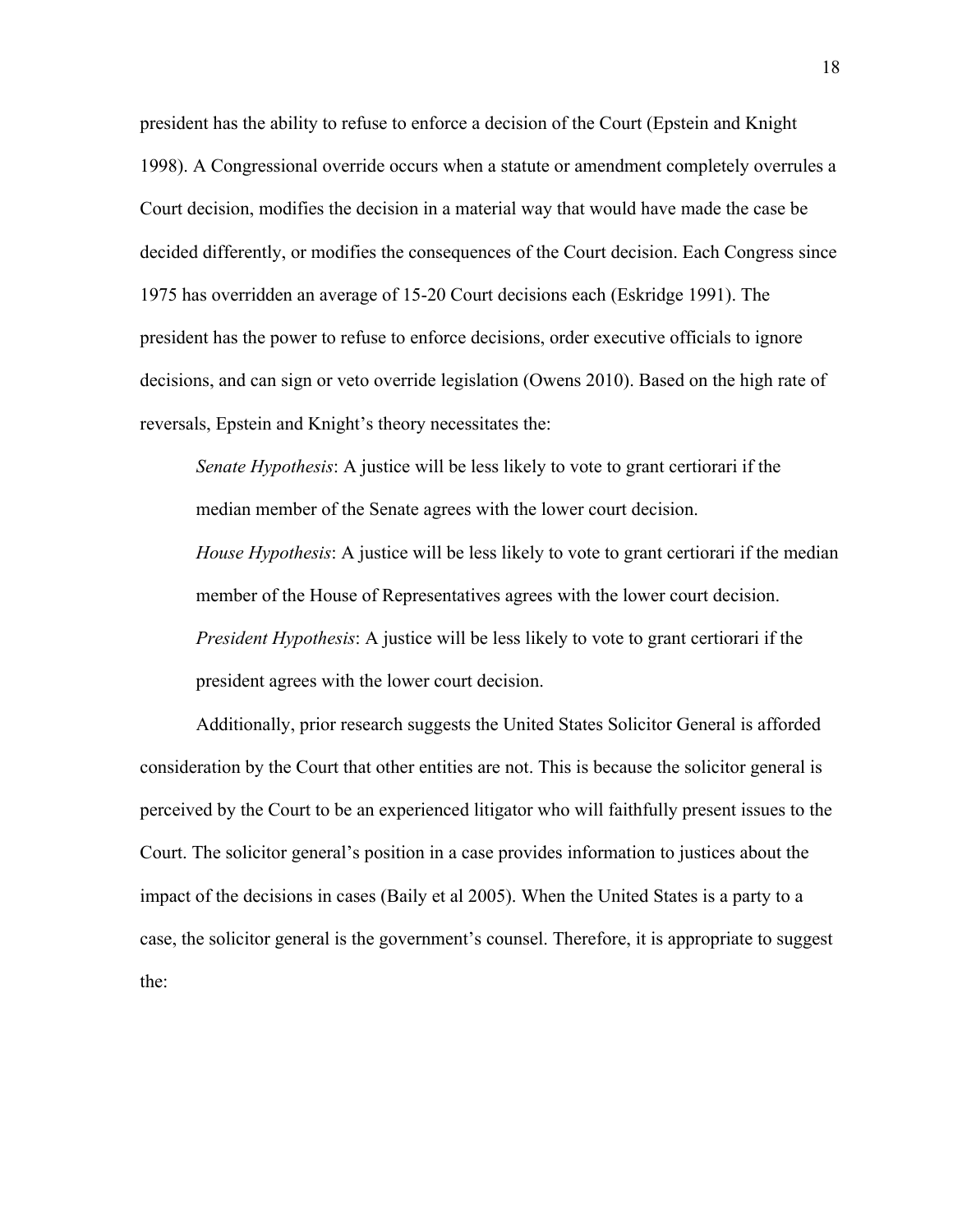*United States as a Party Hypothesis*: A justice will be more likely to vote to grant certiorari if the United States is a party to a case because of the prior success of the solicitor general in the Court.

Though the ideological direction of the Court as a whole may be classified as conservative, liberal, or moderate, the Court is composed of justices who each have different ideologies. The long-term strategy suggests that justices will make decisions that promote collegiality among justices (Baum 1997). If a justice can persuade the ideologically median justice to join his vote, he will have a better chance of being in the majority at the decision on the merits. Therefore, I test the:

*Median Justice Hypothesis*: A justice will be more likely to vote to grant certiorari if he is ideologically congruent with the ideologically median justice.

#### **Data and Methods**

Since the mid-1980s, the Court has received an average of 5,487 petitions for review every year. This includes an annual average of about 2,500 paid cases and an average of some 3,500 *in forma pauperis* (IFP) cases<sup>8</sup>. Of these petitions, an average of 115 paid cases were granted review annually and an average of only 19 IFP cases were granted review (Epstein et al 2007). It is important to measure the votes to grant or deny certiorari in cases that were both granted and denied. If justices behave strategically in the cert stage of granted cases it is reasonable to believe that they also behave strategically in the cert stage of cases that were denied. Though many cases are denied, it is imperative to look at the cases justices deemed important enough to place on the discuss list because that petition had elements that

 $8$  In forma pauperis petitions have increased from an average of 2,400 in the 1970s to an average of 6,500 petitions in the 2000s. The number of ifp petitions increases every term (Epstein et al 2007).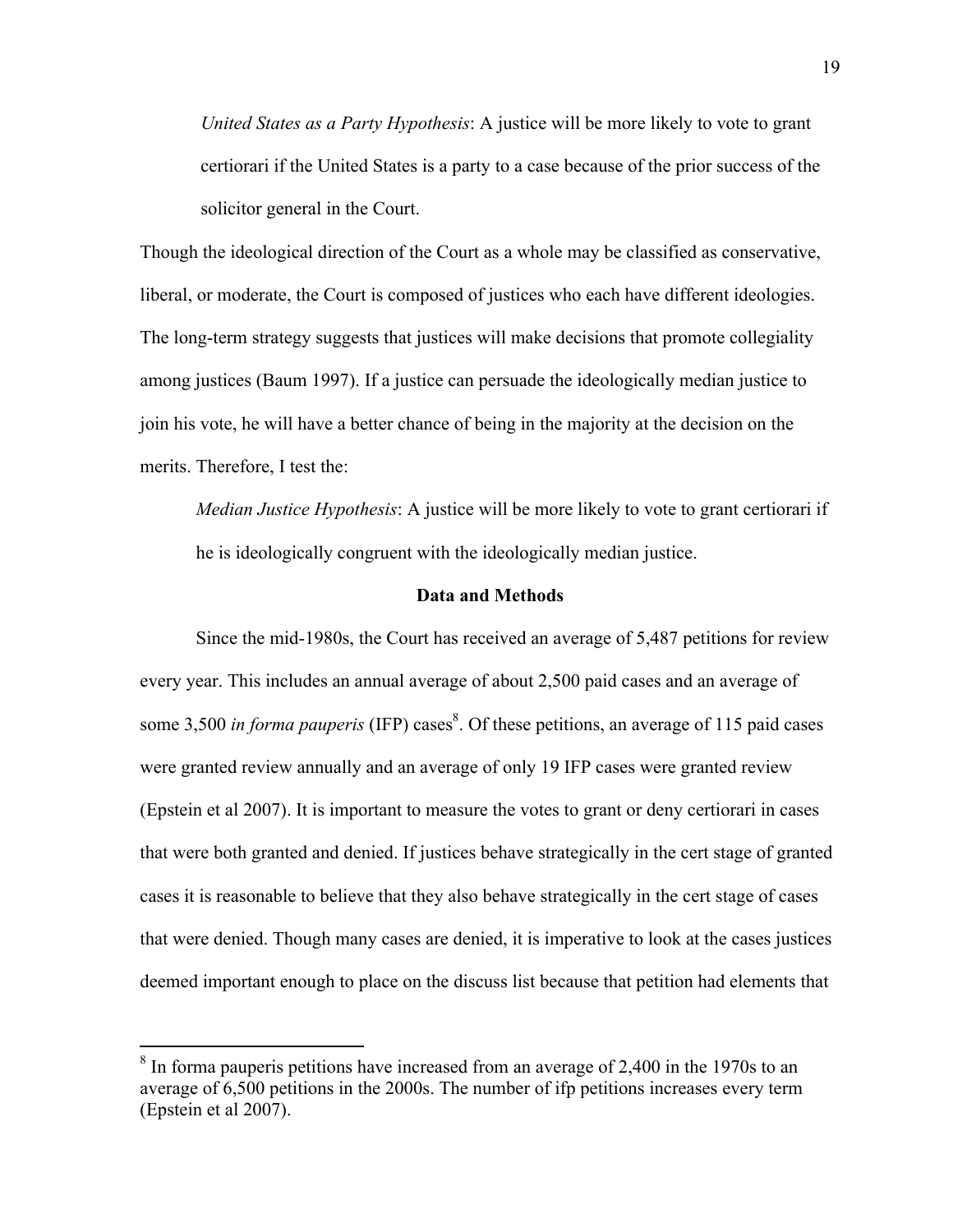made it certworthy enough for at least one justice to consider. Placing a case on the discuss list signals to other justices that at least one of their colleagues deemed it important enough to consider. I take a random sample of 499 cases that were placed on the discuss list during the 1986 – 1993 terms of the Rehnquist Court (Black and Owens 2009). These terms were chosen because they are the terms that are documented in the Blackmun Archives and this is the span of time for which the most relevant comprehensive data is available (Epstein, Segal, and Spaeth 2007).

Justice Harry A. Blackmun kept detailed records during his time on the Rehnquist Court, including votes to grant or deny certiorari and the certiorari pool memos that clerks prepared for the petitions. Using the Blackmun Archives prepared by Epstein, Segal, and Spaeth (2007), I gathered vote data for every justice participating in the cert stage for every case in the sample. For the 13 justices who served on the court during the 1986-1993 terms, a total of 6,485 votes at the certiorari stage were recorded. The archives also provided information on whether cert was granted or denied, and the status of the case (whether paid or filed *in forma pauperis*).

Since the parties to the cases are listed on the cert pool memo, the United States as the petitioner and the United States as the respondent could easily be recorded. For the purposes of coding the United States as a party to the case, only those entities that represent the government as a whole were recorded as the U.S. being a party (See Appendix B for a list of entities that constitute the federal government). Contained in the Supreme Court Database is the ideological direction of the lower court decision (Spaeth et al 2016). This variable is coded as either liberal or conservative. This data is only available for cases that were granted.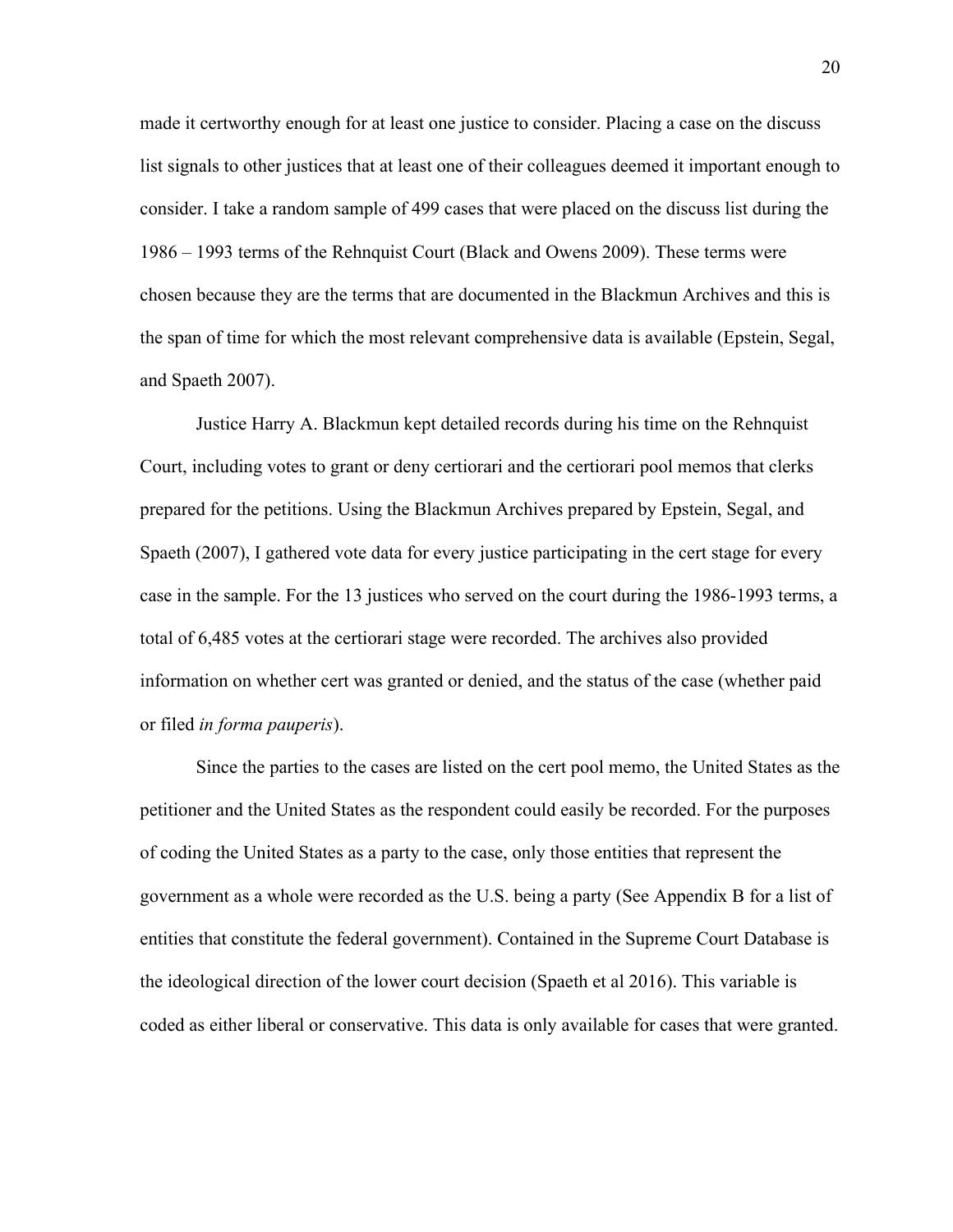In measuring the factors outside of the Court that may affect cert decisions, data on the presence of amicus briefs for granted cases was gathered (Collins 2004). The database lists the number of amicus curiae briefs filed for the petitioner and respondent for every case that was granted review. This information was not available for cases that were denied certiorari. Public opinion was measured using data extended from Stimson's (1999) Public Policy Mood measure.

Data for the ideological direction of the median justice for each term was collected using the Martin-Quinn Scores of Justice Ideology (Martin and Quinn 2002). This analysis provides the ideological value of the median justice on the Court for a specific term and allows for a changing ideology throughout terms. The Martin-Quinn Scores place each justice on an ideological continuum and provide data for the median justice in each term, along with that justice's ideological score using data based on voting patterns of each justice. Similarly, the ideological score for the median member of the United States Senate and the United States House of Representatives, as well as the ideological score of the president can be recorded using the Common Space Scores of the  $75<sup>th</sup> - 110<sup>th</sup>$  Congresses. These scores are assigned on a scale of liberal to conservative based on voting patterns of each house of Congress (Poole 2009; Epstein et al 2007).

#### **Results**

In 499 cases, there were 6,485 recorded votes to grant or deny certiorari from thirteen justices serving between the years 1986 and 1993. In Table 1 there is evidence that justices behave strategically when engaging in both aggressive grants and defensive denials. The analysis complements Boucher and Segal's (1995) findings that justices engage in aggressive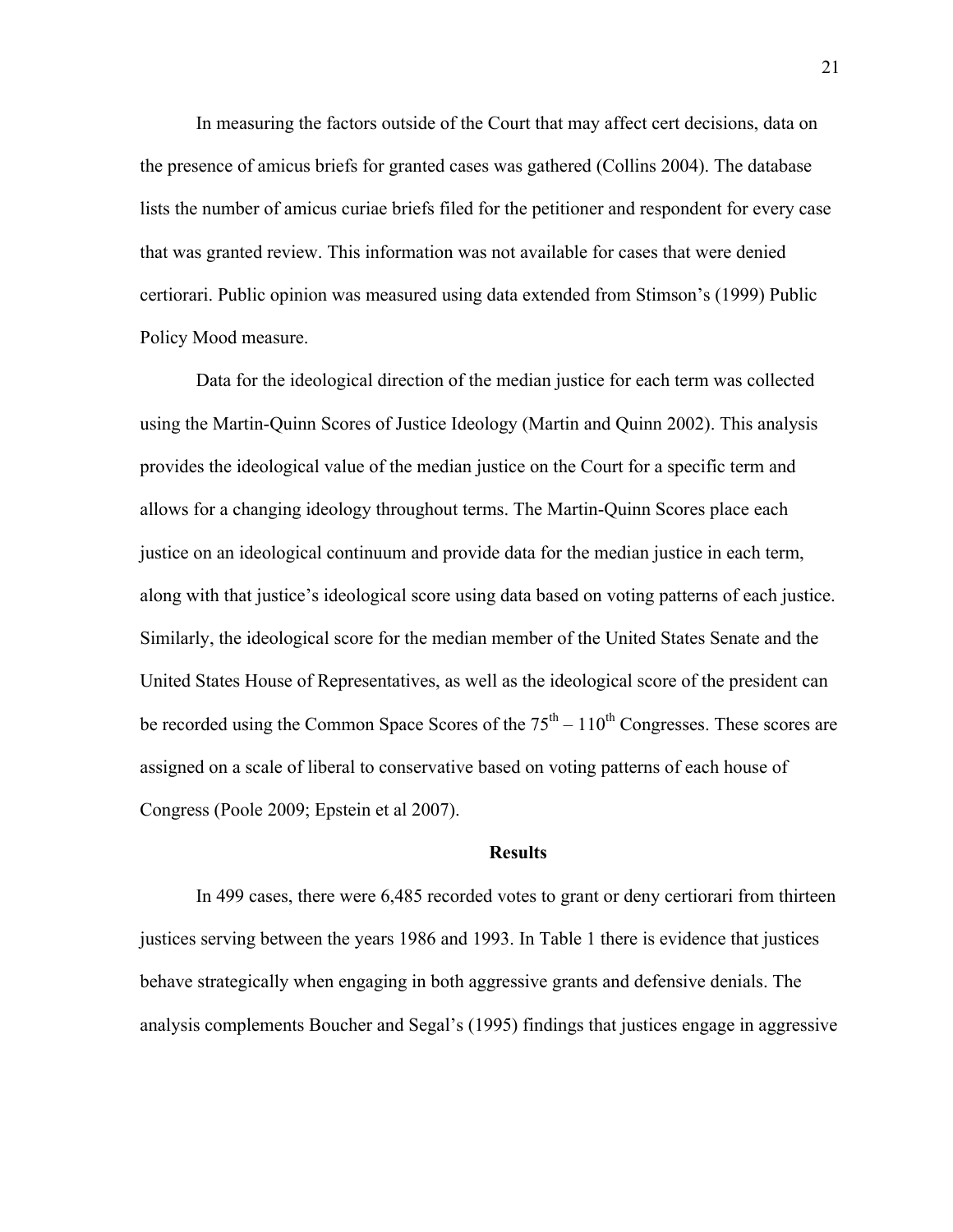grants more often than defensive denials. Boucher and Segal found evidence that justices on the Vinson Court didn't engage in defensive denials but did engage in aggressive grants.

By dividing the number of votes to deny when in the minority (233) by the total number of votes to deny (311), Table 1 shows that justices voted to deny certiorari 75% of the time that they were in the minority in the decision on the merits. Similarly, by dividing the number of votes to grant when in the majority (405) by the number of total votes to grant (499), justices voted to grant certiorari 81% of the time that they were in the majority. Therefore, there is strong evidence to support the *Defensive Denial Hypothesis* and the *Aggressive Grant Hypothesis*. However, the support is stronger for justices engaging in aggressive grants than in defensive denials. This implies that justices are more likely to vote to grant cert in a case that they want to overturn versus voting to deny cert in a case in which their desired outcome may not be achieved. Justices are not worried about hearing a case in which their desired outcome may not be achieved. They are more concerned with pursuing cases in which they know they are in the majority and that the majority will vote similarly to them on the decision on the merits.

A logistic regression with standard errors centered by justice shows support for the idea that justices respond to the Senate and to the president, and strong support for the position that the Court responds to lower court decisions and to the United States as a party. As seen in Table 2, a significant negative coefficient for the median member of the Senate shows that a justice is less likely to vote to grant certiorari in a case where the median member of the Senate agrees with the lower court decision. This indicates justices are responsive to the Senate when considering the outcome of a case. The same holds true for the president. When a justice is considering granting or denying certiorari, the significant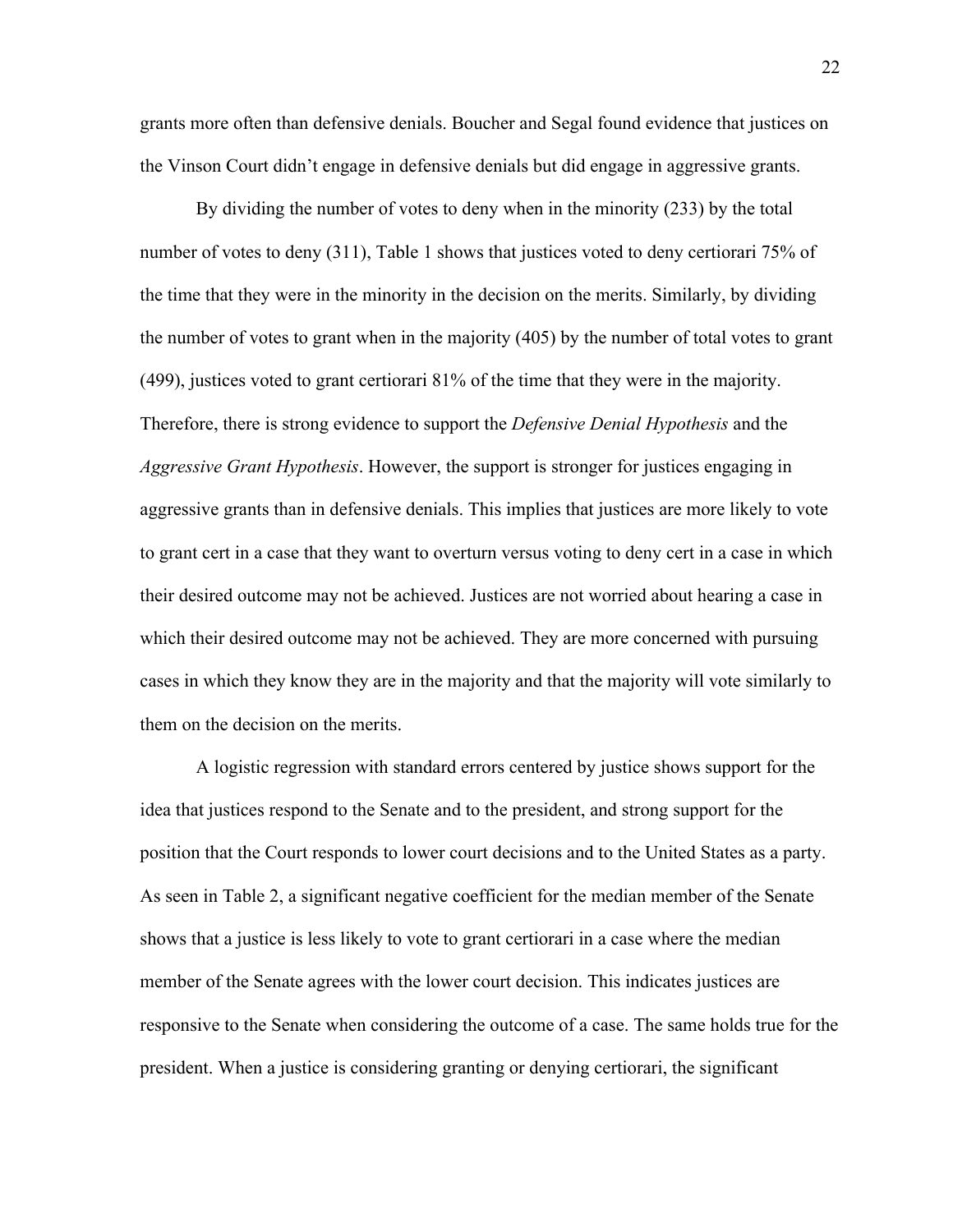negative coefficient proves that a justice is less likely to vote to grant certiorari if it is perceived that the president agrees with the lower court decision. Therefore, the *Senate Hypothesis* and the *President Hypothesis* can be accepted. This implies that justices are more responsive to the Senate and the president than they are to the House of Representatives.

This is expected because because members of the Senate and the president serve longer terms than members of the House of Representatives. Additionally, justices may be more responsive to the president and the Senate because the president nominates each justice and the Senate confirms the nomination. This causes the justice to perceive a duty to vote similarly to these offices. The justices are less likely to be responsive to the wishes of the House because members of the House do not play a significant role in the nomination process and members of House serve shorter terms than either senators or presidents. It also implies that a case with a lower court decision with which the Senate or president agrees has a lesser chance of being reviewed by the Supreme Court.

The strong positive coefficient for lower court congruence provides evidence for a reversal bias and presence of the error-correction strategy. When a justice is ideologically divergent from the lower court decision, there is a very strong likelihood that he will vote to grant certiorari in that case. This is shown by the strong positive coefficient for lower court divergence in Table 2. These factors lead to the acceptance of the Reversal Bias Hypothesis.

Similarly, when the United States is the petitioner in a case, a justice is very likely to vote to grant cert. The lack of statistical significance proves that the same does not hold true when the United States is the respondent to a case. When considering all cases that were on the discuss list, there is a strong correlation between a vote to grant certiorari and the United States being present as the petitioner. Based on this, it is appropriate to accept the *United*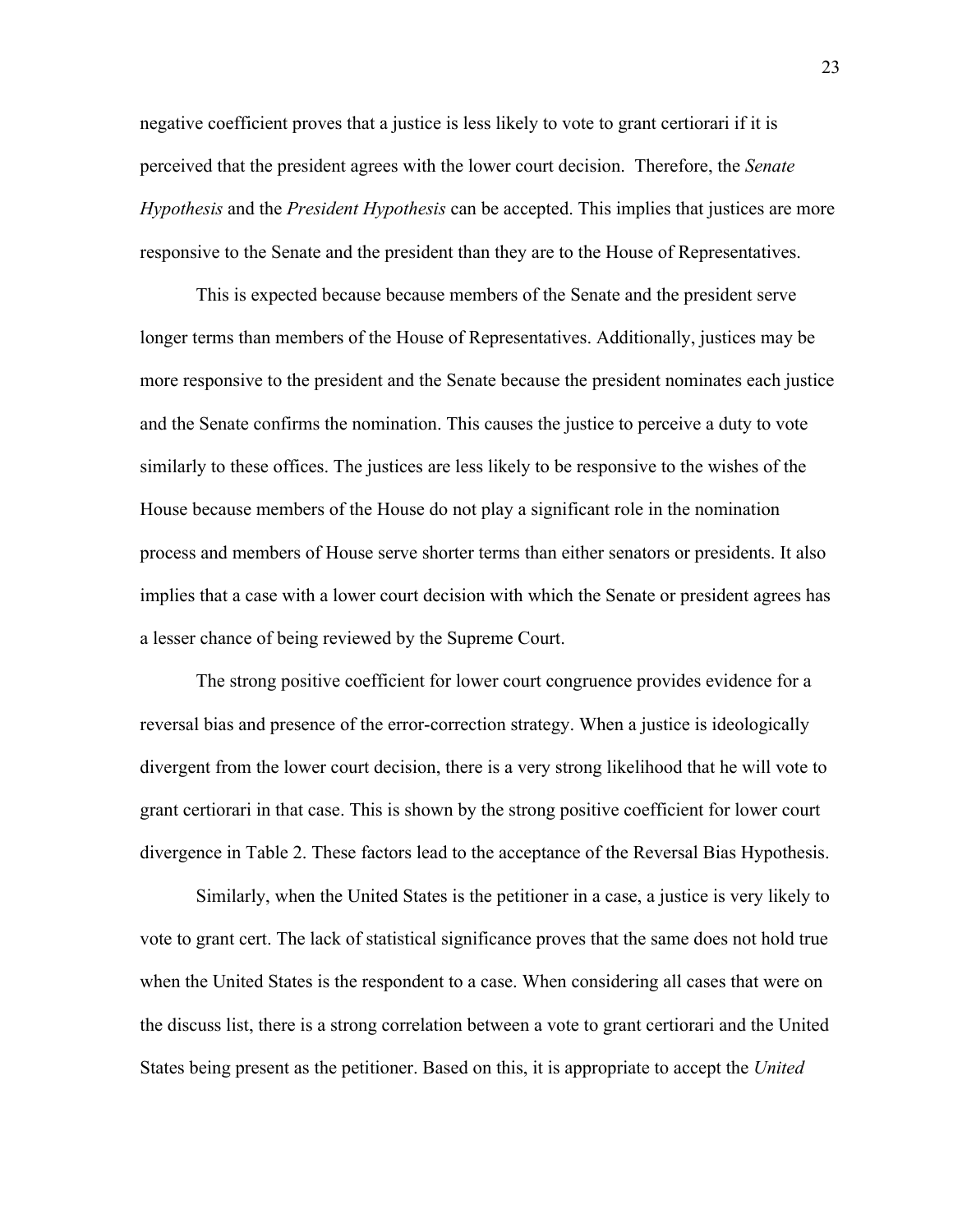*States as a Party Hypothesis*, with the caveat that it is only true when the U.S. is the petitioner. This strengthens the implications that the United States petitions the Court to review cases that are important to political or social issues. The lack of a strong correlation between the United States as a respondent and votes to grant cert probably stem from the increased access of federal prisoners to the Court through IFP petitions. Under the Warren Court (1953-1969), prisoners were granted increased access to the courts with decisions like *Gideon v. Wainwright*, 372 U.S. 335 (1963) and *Jones v. Cunningham*, 371 U.S. 236 (1963). Vort (1986) mentions that a majority of IFP petitions filed by prisoners present frivolous cases. A large number of IFP petitions are filed by federal prisoners, so the respondent will be the United States. Knowing most IFP petitions are frivolous, justices can dispose quickly of many cases in which the United States is the respondent.

Table 3 shows factors influencing cert only in granted cases. A strong negative coefficient for lower court congruence in Table 3 shows further evidence that cases in which a justice disagrees with the lower court decision are more likely to be granted.

A justice needs only three other justices to agree with him for a case to be heard. However, a justice must have four other votes to achieve his desired outcome in the decision on the merits. The prediction and majority strategies suggest that a justice will be more likely to grant certiorari if they will be in the majority in the decision on the merits (Krol and Brenner 1989). This is proven along with the theory that justices are more likely to vote in a similar fashion as the ideologically median justice. With a very significant negative coefficient, Table 3 shows a correlation between the likelihood of a vote to grant cert and the justice's ideological distance from the median justice, leading to the acceptance of the Median Justice Hypothesis.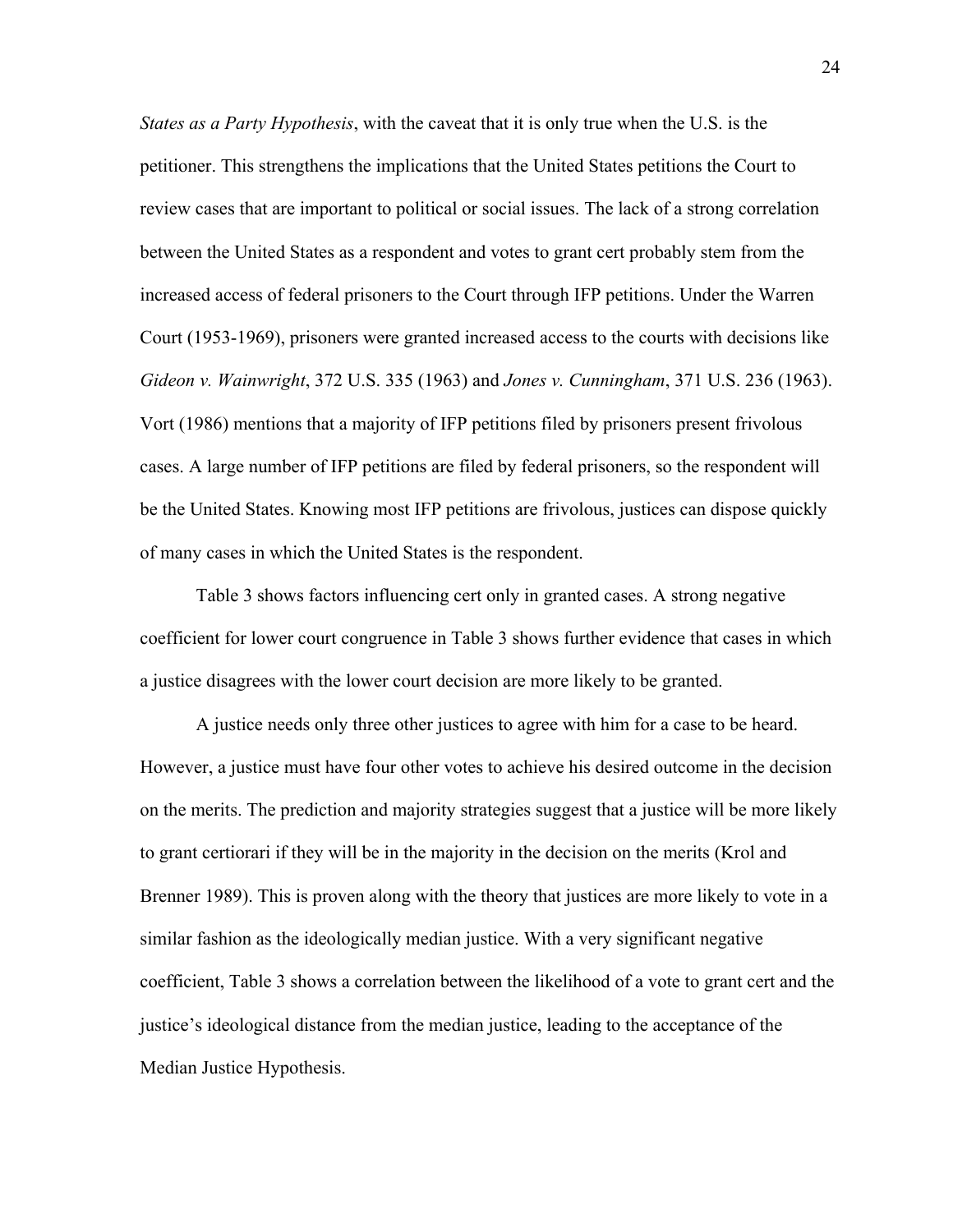Examining cases that were granted allows more variables to be added to the analysis. Amicus curiae information is only available for granted cases. Additionally, a justice's position in the decision on the merits allows an analysis of the relationship of that justice to the median justice that couldn't be measured by neglecting granted cases.

### **Conclusion**

Rhode and Spaeth (1976) found that only 10-15% of cases seeking review by the highest court in the United States were actually granted certiorari. Shubert (1958) was the first academic to study strategic behavior at the certiorari stage of a case. Many scholars have since expanded the research on strategic cert behavior (e.g. Caldeira et al 1999; Epstein and Knight 1998; Brenner and Krol 1989). However, these scholars have only been able to examine the 10-15% of cases that the Court reviews each year. This leaves a significant gap in the study of strategic behavior in this stage. The previous research also fails to consider individual justice behavior by examining only the Court as a whole.

I propose that studying the individual justices' votes in the cert stage for both granted cases and denied cases will provide a clear picture on the strategic behavior of the Court at the certiorari stage. I believe that justices behave strategically and consider both institutional and external factors when deciding how to vote in the certiorari stage. A logistic regression of a sample of 499 cases from the 1986-1993 terms that were placed on the discuss list shows that justices do behave strategically in many cases.

There is clear evidence from this sample that justices behave strategically by engaging in both defensive denials and aggressive grants. As with Boucher and Segal (1995), I find Supreme Court justices engage in aggressive grants more often than defensive denials.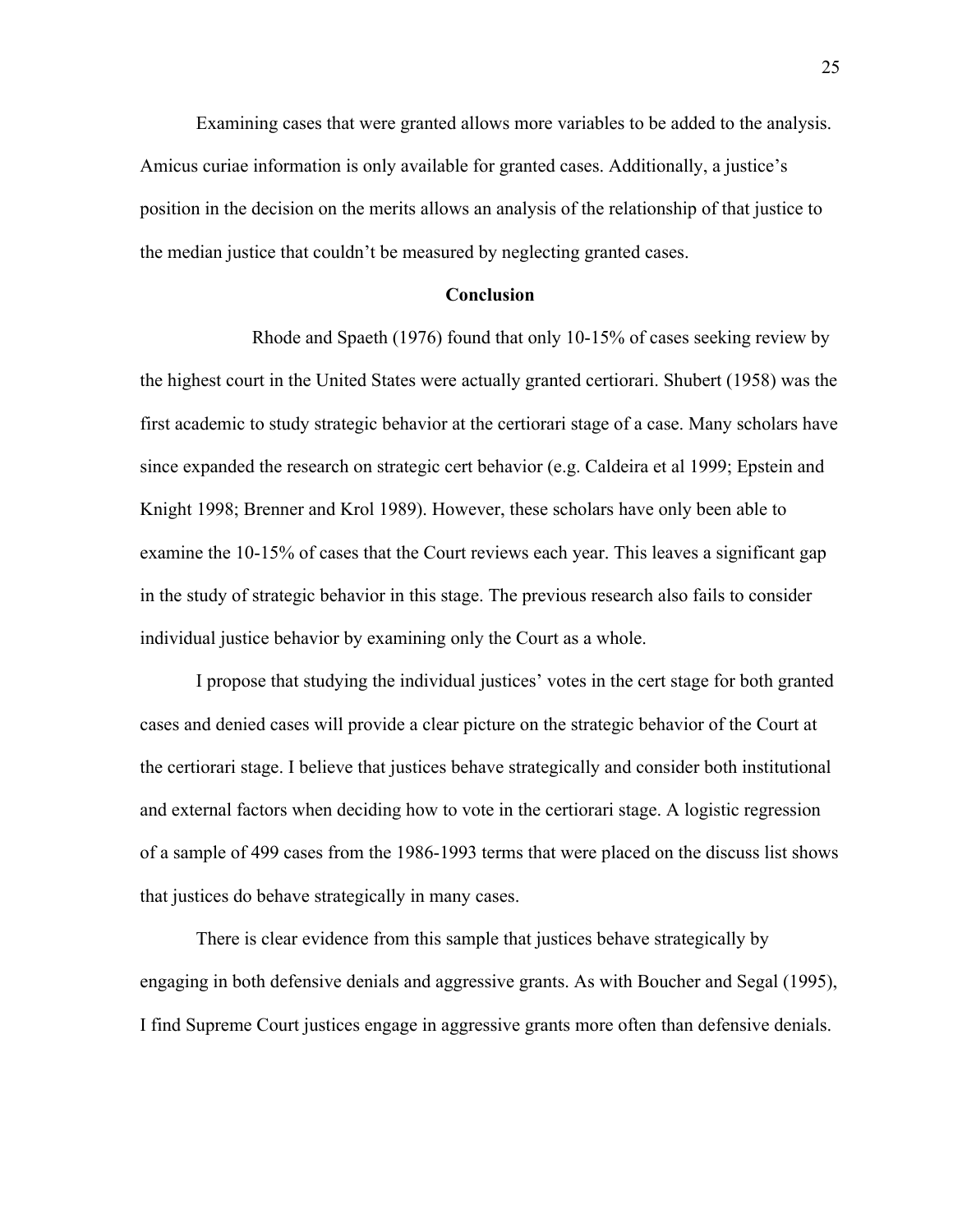I also find justices respond to the wishes of members of the Senate and the President. They do not, however, pay particular attention to the wishes of the House of Representatives.

Boucher and Segal (1995) also worked from a presumption of a reversal bias, and an analysis of my sample shows justices are more likely to vote to grant cert when they disagree with the lower court decision. Petitions for certiorari are also more likely to garner a vote to grant review when the United States is the petitioner. No evidence is found, however, to show that a case is more likely to be granted when the U.S. is the respondent. There is also no evidence to show that Supreme Court justices respond to public mood when voting to grant or deny certiorari.

In an effort to promote collegiality on the Court, justices are responsive to the ideology of the median justice on the Court. It is clear that justices are strategic actors and strategic behavior is especially important in the certiorari stage. This research is important in showing that justices do not engage strictly in sincere behavior and that there are both institutional and external factors important to a justice when he or she is deciding to grant or deny certiorari.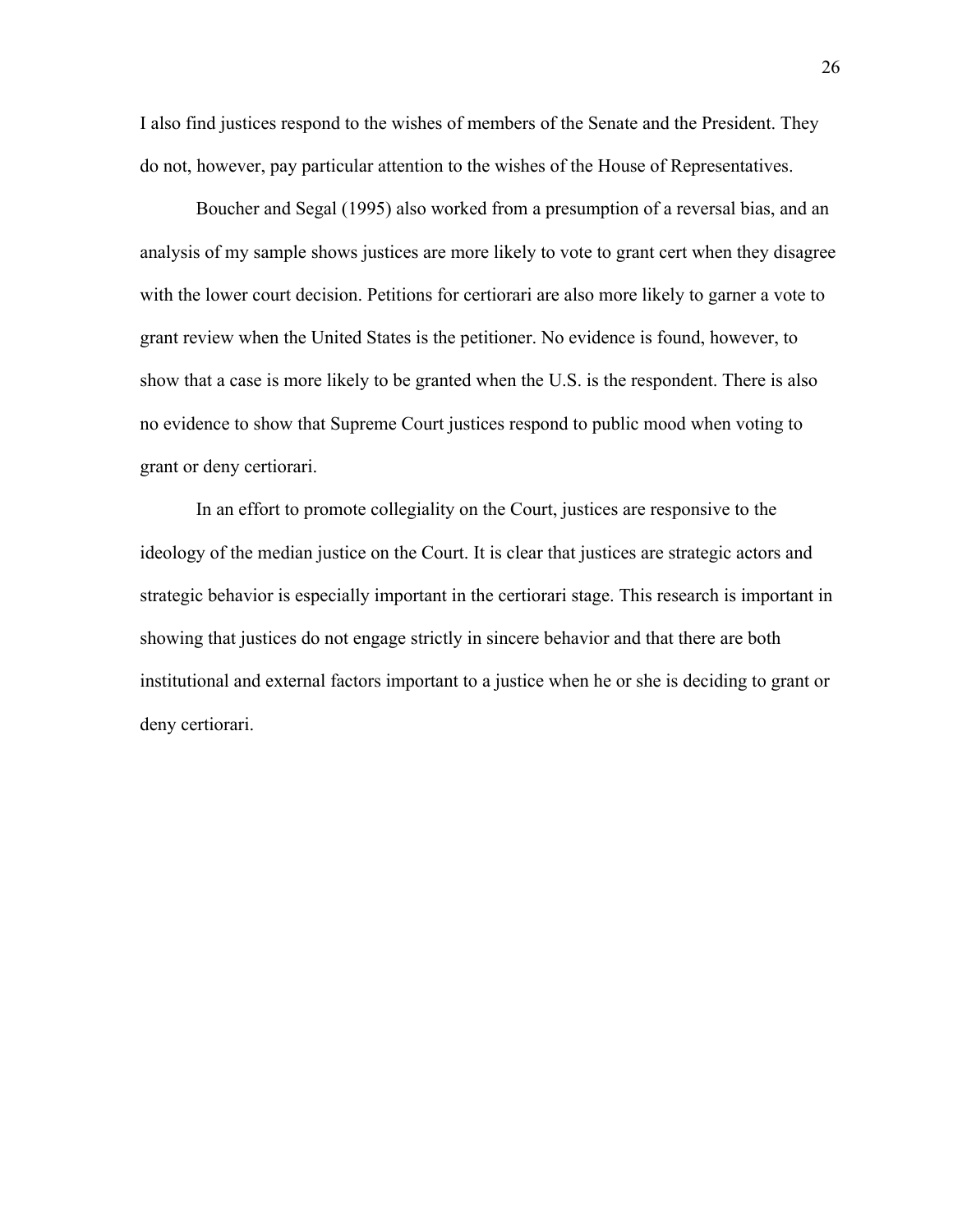#### **References**

- Amar, Akhil Reed. 1989. "Marbury, Section 13, and the Original Jurisdiction of the Supreme Court." *The University of Chicago Law Review* 56 (2): 443-499.
- Bailey, Michael A., Brian Kamoie, and Forrest Maltzman. 2005. "Signals from the Tenth Justice:

The Political Role of the Solicitor General in Supreme Court Decision Making." *American Journal of Political Science* 49(10): 72-85.

- Baum, Lawrence. 1997. *The Puzzle of Judicial Behavior*. Ann Arbor: University of Michigan Press.
- Black, Ryan C., and Ryan J. Owens. 2009. "Join-3 Votes and Supreme Court Agenda Setting." *Available at SSRN 1568389*
- Bloch, Susan Low, and Thomas G. Krattenmaker. 1994. *Supreme Court Politics: The Institution and its Procedures*. St. Paul, Minn.: West Pub. Co.
- Borden, Morton. 1965. *The antifederalist papers*. East Lansing, Mich.: Michigan State University Press.
- Boucher, Robert, and Jeffery Segal. 1995. "Supreme Court Justices as Strategic Decision Makers: Aggressive Grants and Defensive Denials on the Vinson Court." *Journal of Politics* 3: 824-837.
- Box-Steffensmeier, Janet M., Dino P. Christenson, and Matthew P. Hitt. 2013. "Quality over quantity: Amici influence and judicial decision making." *American Political Science Review* 107 (3): 446-460.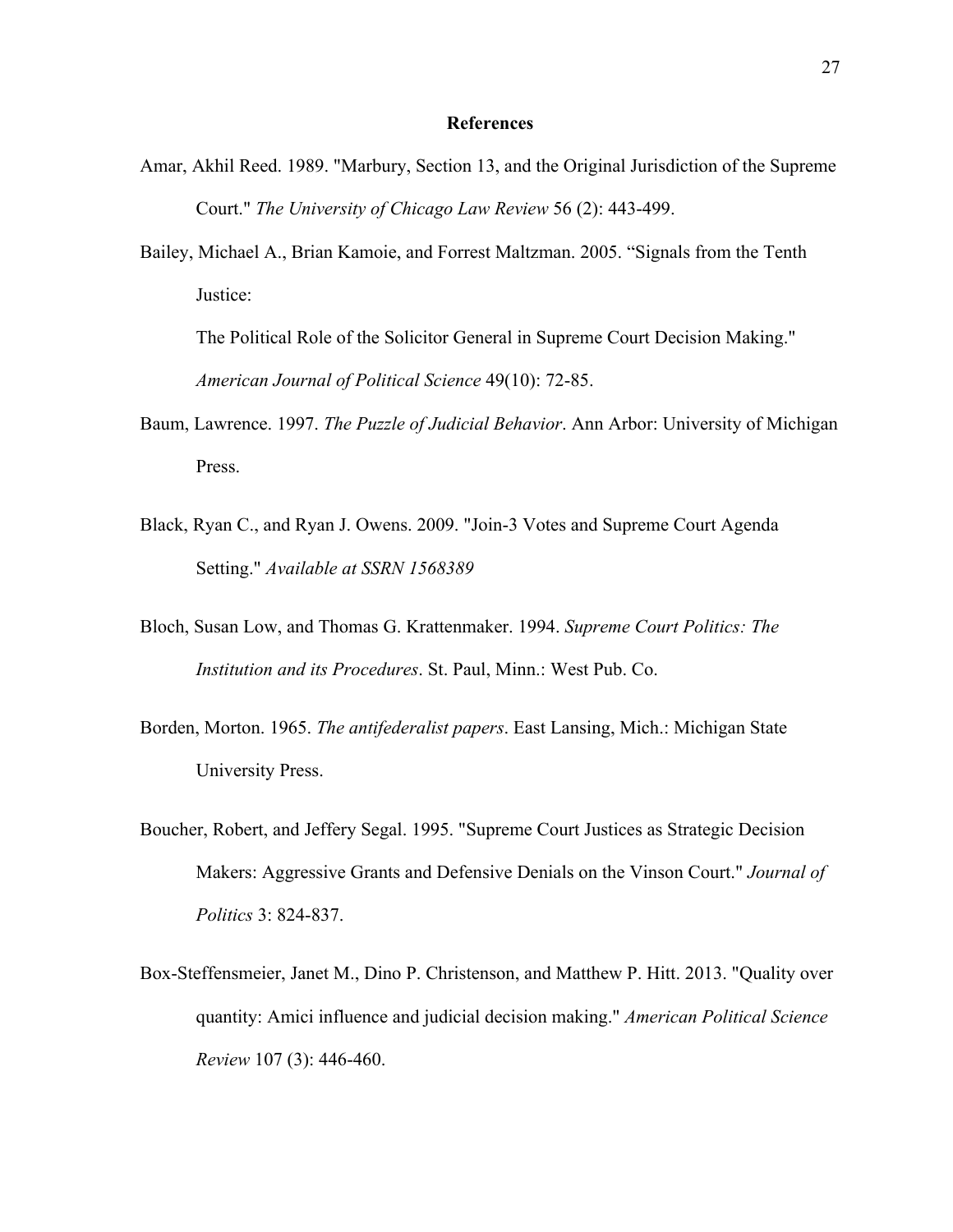Brennan, William J.. 1973. The National Court of Appeals: Another Dissent. *The University of Chicago Law Review* 40 (3): 473–485. http://doi.org/10.2307/1599244

Brenner, Saul. 1979. "The New Certiorari Game." *Journal of Politics*. 2: 649-655.

- Brent, James C. 1999. "An Agent and Two Principals: U.S. Court of Appeals Responses to Employment Division, Department of Human Resources v. Smith and the Religious Freedom Restoration Act." *American Politics Quarterly* 27 (2): 236-66.
- Breyer, Stephen G. 2006. "Reflections on the Role of Appellate Courts: A View from the Supreme Court." *Journal of Appellate Practice & Process* 8: 91-99.
- Caldeira, Gregory A., John R. Wright, and Christopher JW Zorn. 1999. "Sophisticated voting and gate-keeping in the Supreme Court." *Journal of Law, Economics, and Organization* 15 (3): 549-572.
- Collins, Paul M. 2004. "Friends of the court: Examining the influence of amicus curiae participation in US Supreme Court litigation." *Law & Society Review* 38 (4): 807- 832.
- Ennis, Bruce J.. 1983. "Effective amicus briefs." *Catholic University Law Review* 33 (3): 603-610.
- Epstein, Lee, Jeffrey A. Segal, Harold J. Spaeth, & Thomas G. Walker. 2007. *The Supreme Court Compendium: Data, Decisions, and Developments*. Washington, D.C.: CQ Press.
- Epstein, Lee, and Jack Knight. 1998. *The Choices Justices Make*. Washington, D.C.: CQ Press.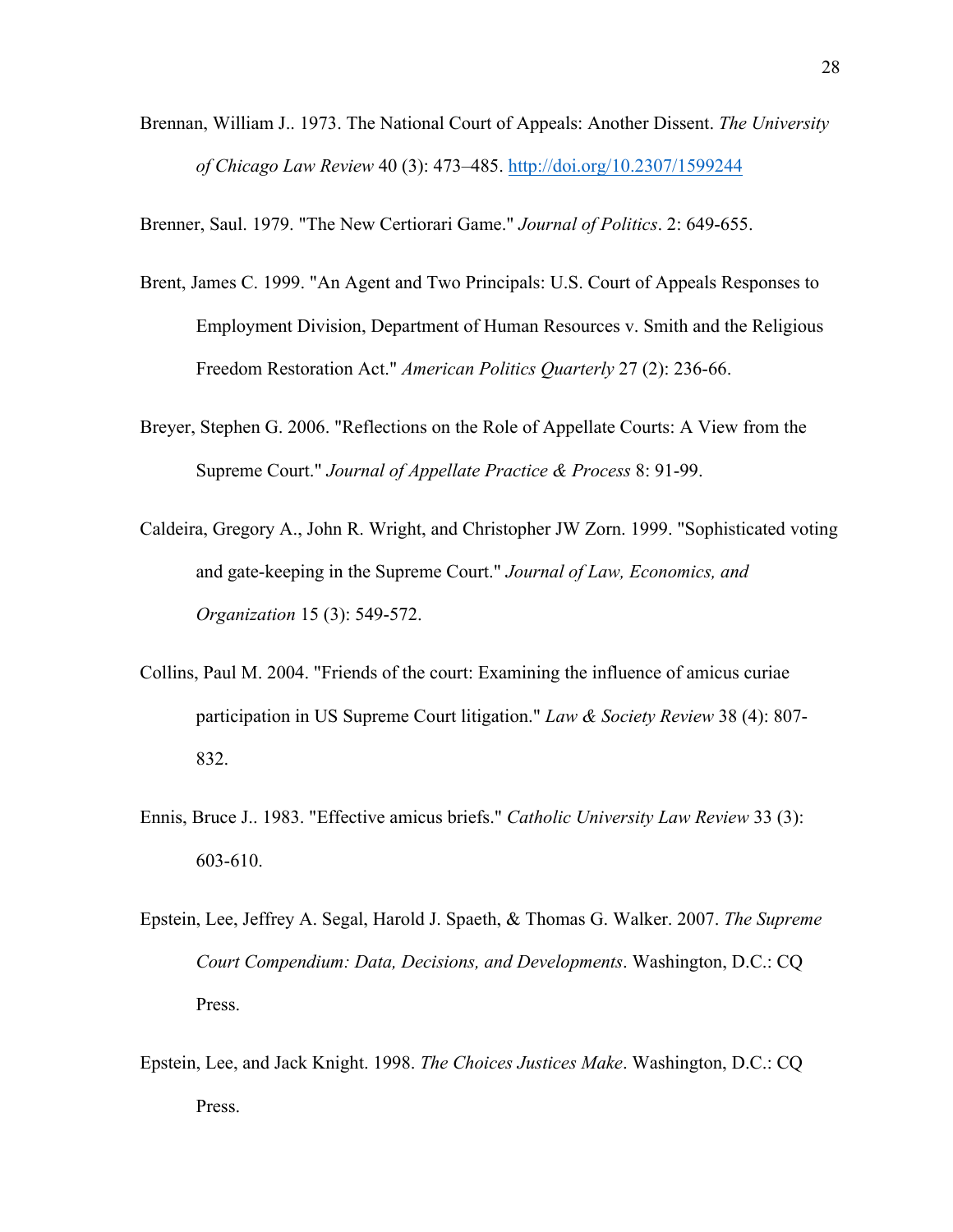Epstein, Lee, Jeffrey A. Segal, & Harold J. Spaeth. 2007. The Digitial Archive of the Papers of Justice Harry A. Blackmun, available at:

http://epstein.wustl.edu/research/BlackmunArchive.html.

- Epstein, Lee, Andrew D. Martin, Jeffrey A. Segal, and Chad Westerland. 2007. "The Judicial Common Space." *Journal of Law, Economics, and Organization* 23 (2): 303-325.
- Eskridge, William N.. 1991. "Overriding Supreme Court Statutory Interpretation Decisions". *The Yale Law Journal* 101 (2). The Yale Law Journal Company, Inc.: 331–455. doi:10.2307/796805.
- Hamilton, Alexander, James Madison, John Jay, and Ian Shapiro. 2009. *The Federalist papers. [electronic resource]: Alexander Hamilton, James Madison, John Jay*. New Haven, CT: Yale University Press.
- Linzer, Peter. 1979. "The Meaning of Certiorari Denials". *Columbia Law Review* 79 (7). Columbia Law Review Association, Inc.: 1227–1305. doi:10.2307/1121841.
- Krol, John, and Saul Brenner. 1989. "Strategies in Certiorari Voting on the United States Supreme Court." *Journal of Politics* 4: 828-840.
- Martin, Andrew, and Kevin Quinn. 2002. "Dynamic Ideal Point Estimation via Markov Chain Monte Carlo for the U.S. Supreme Court." *Political Analysis* 2: 134-153.
- Martis, Kenneth A. 1989. *The Historical Atlas of Political Parties in the United States Congress*. New York: Macmillan.
- McGuire, Kevin T. 1998. Explaining executive success in the US Supreme Court. *Political Research Quarterly 51*(2): 505-526.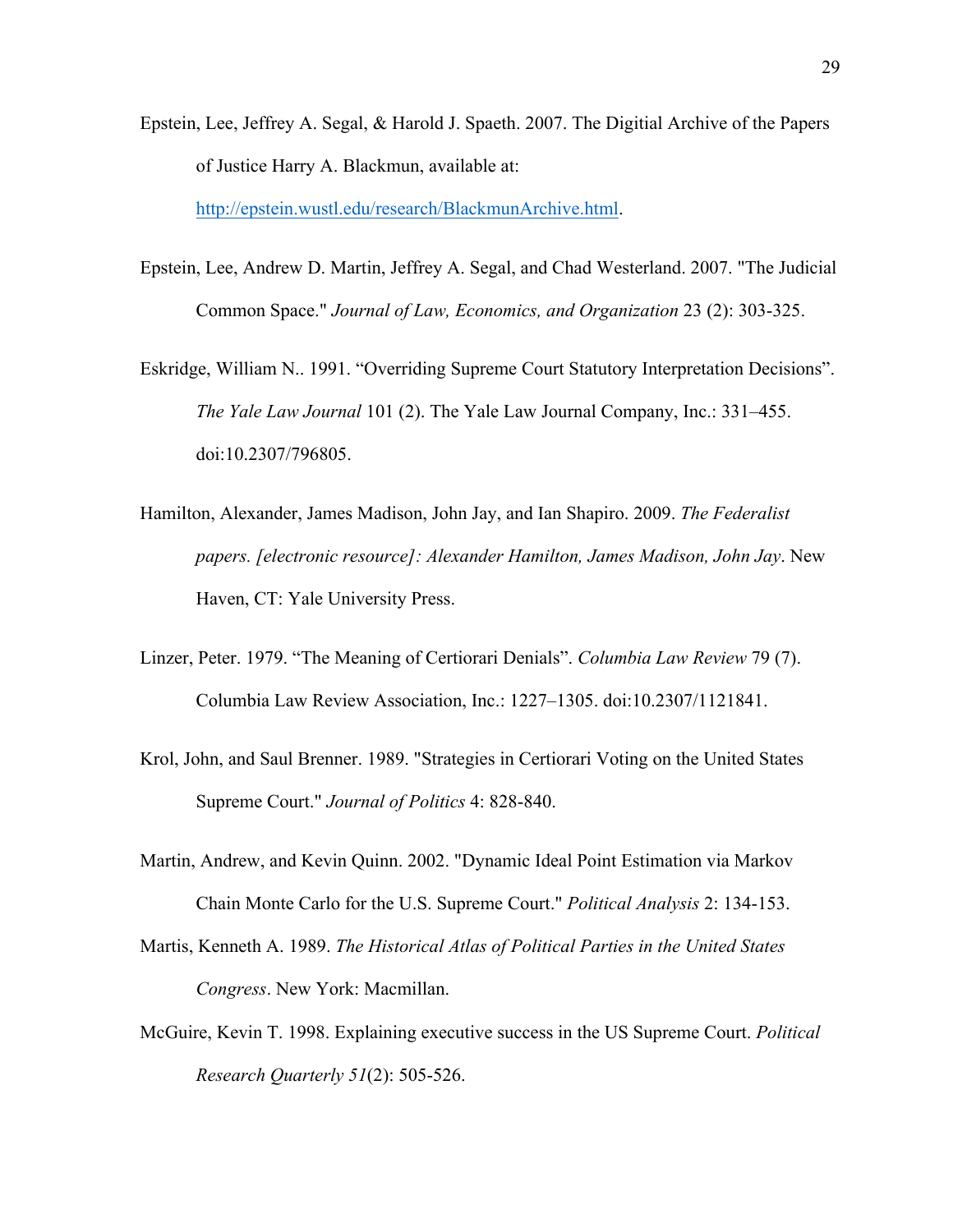- Mishler, William, and Reginald S. Sheehan. 1993. "The Supreme Court as a Countermajoritarian Institution? The Impact of Public Opinion on Supreme Court Decisions." *American Political Science Review* 87 (1): 87-101.
- Owens, Ryan J. 2010. "The separation of powers and Supreme Court agenda setting." *American Journal of Political Science* 54 (2): 412-427.
- Perry, H.W. 1991. *Deciding to Decide: Agenda Setting in the United States Supreme Court*. Cambrige, Massachusetts: Harvard University Press.

Poole, Keith T. "Common Space Scores, Congresses 75–110." (2009).

- Provine, Doris. 1980. *Case Selection in the United States Supreme Court*. Chicago, Illinois: The University of Chicago Press.
- Ratner, Leonard G. 1981. "Majoritarian Constraints on Judicial Review: Congressional Control of Supreme Court Jurisdiction." *Villanova Law Review* 27: 929.
- Rehnquist, William H. 1986. "The Changing Role of the Supreme Court." *Florida Sate University Law Review* 14 (1).
- Scalia, Antonin. 1989. "The Rule of Law as a Law of Rules." *The University of Chicago Law Review* 56 (4): 1175-1188.
- Segal, Jeffrey, and Harold Spaeth. 2002. *The Supreme Court and the Attitudinal Model Revisited*. Cambrige, New York: Cambridge University Press.
- Stern, Robert, and Eugene Gressman. 1978. *Supreme Court Practice*. Washinton, D.C.: The Bureau of National Affairs, Inc.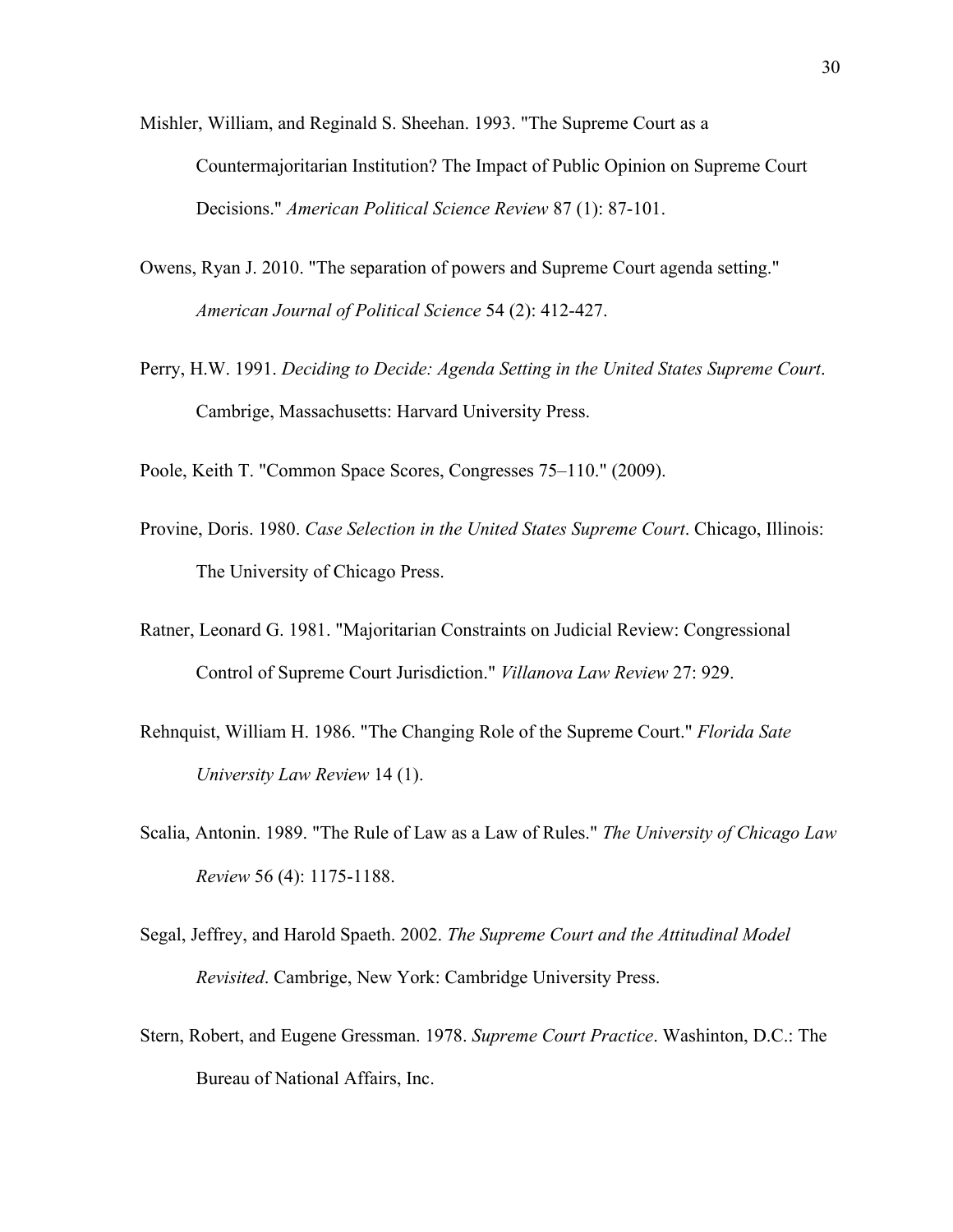- Shubert, Glendon. 1958. "The Study of Judicial Decision Making as an Aspect of Political Behavior." *American Political Science Review*. 4: 1007-1025.
- Shubert, Glendon. 1964. *Constitutional Politics*. New York: Holt, Rinehart and Winston, Incorporated.
- Spaeth Harold J., Lee Epstein, Andrew D. Martin, Jeffrey A. Segal, Theodore J. Ruger, and Sara C. Benesh. 2016 Supreme Court Database, 2015 (2). URL: http://Supremecourtdatabase.org
- Stimson, James A. 1999. *Public Opinion in America: Moods, Cycles, and Swings*. Vol. 14. Boulder, CO: Westview Press.
- Taft, William Howard. 1925. "The Jurisdiction of the Supreme Court under the Act of February 13, 1925." *The Yale Law Journal* 35 (1): 1-12.
- Vort, Mary Van. 1986. "Controlling and Deterring Frivolous In Forma Pauperis Complaints." *Fordham Law Review.* 55: 1165.
- Witt, Elder. 1990. *Congressional Quarterly's Guide to the U.S. Supreme Court*. Washington, D.C.: Congressional Quarterly Inc.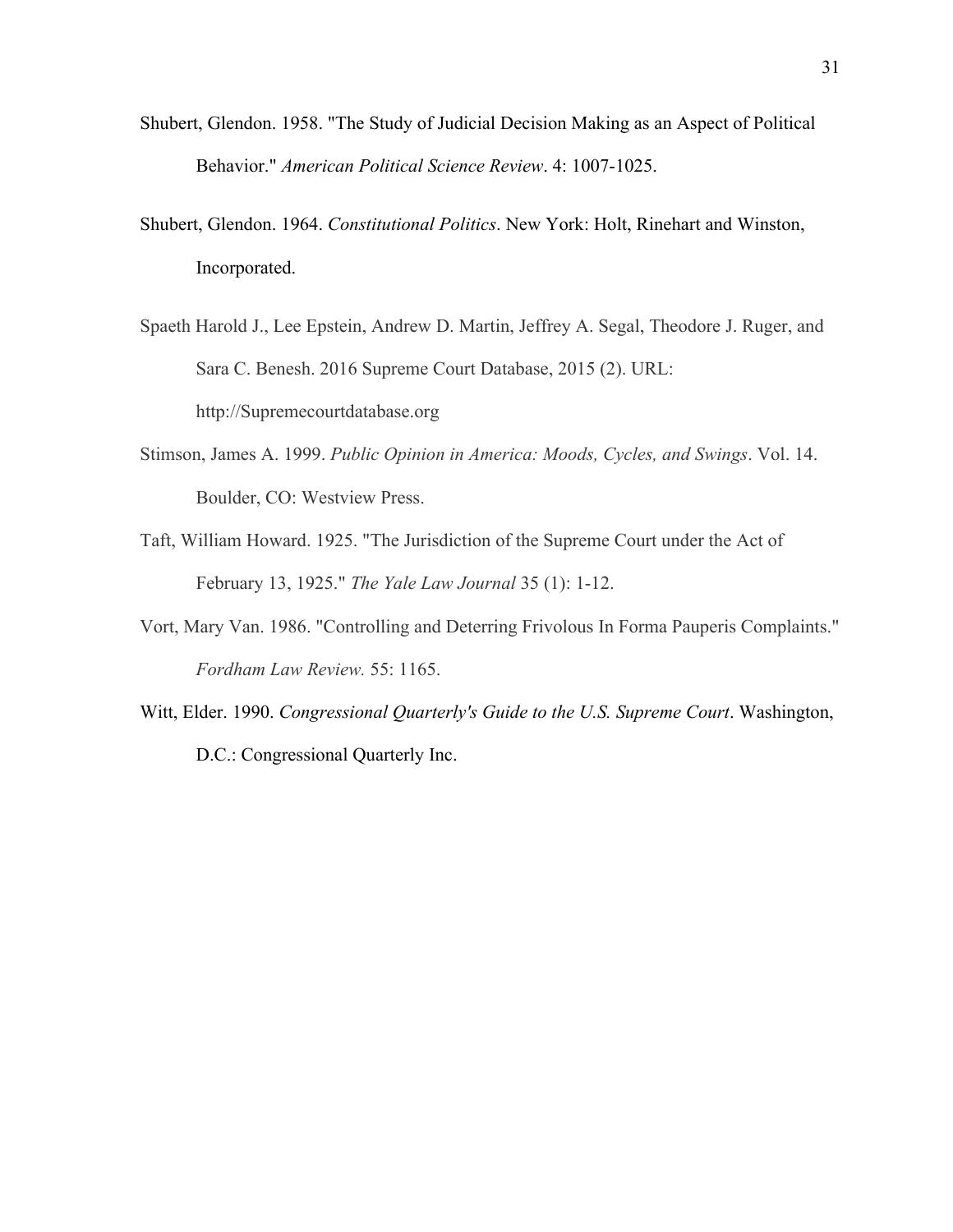|           | Justices Engaging in Aggressive Grants and Defensive Denials, 1986-1993 |                    |       |  |
|-----------|-------------------------------------------------------------------------|--------------------|-------|--|
| Cert Vote | Vote to Deny When                                                       | Vote to Grant When | Total |  |
|           | in Minority                                                             | in Majority        |       |  |
| Deny      | 233                                                                     | 78                 | 311   |  |
| Grant     | 94                                                                      | 405                | 499   |  |
| Total     | 327                                                                     | 483                | 810   |  |

Table 1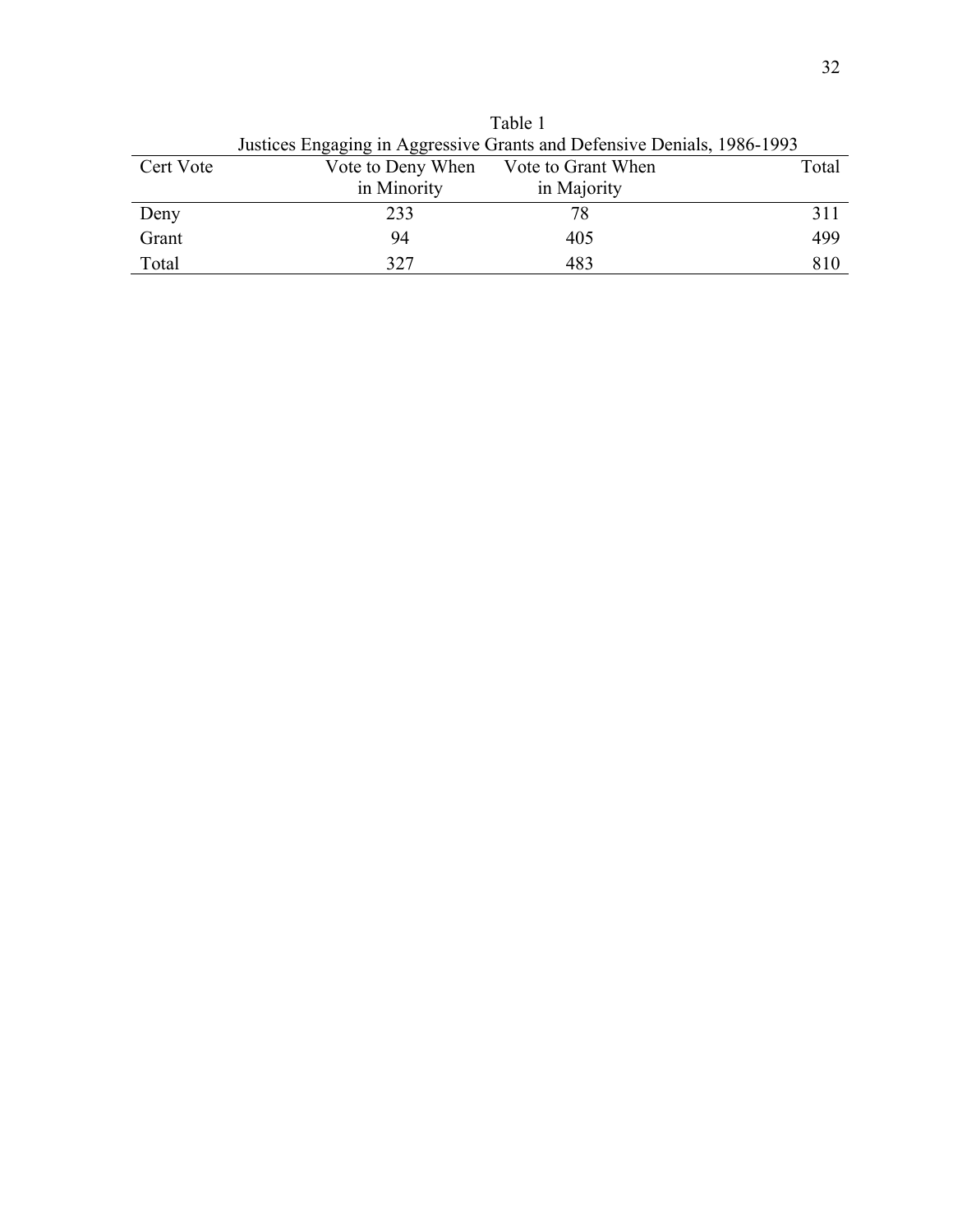|                                    | Coefficient | (Std, Error) | <i>p</i> -value |
|------------------------------------|-------------|--------------|-----------------|
| Lower Court<br>Divergence          | $4.43**$    | (0.33)       | 0.00            |
| Public Opinion                     | 0.02        | (0.02)       | 0.15            |
| Median Member of<br>the Senate     | $-12.9**$   | (7.13)       | 0.04            |
| Presidential Ideology              | $-0.65**$   | (0.35)       | 0.03            |
| Median Member of<br>House          | $19.40*$    | (14.67)      | 0.10            |
| United States as the<br>Petitioner | $0.91**$    | (0.25)       | 0.00            |
| United States as the<br>Respondent | 0.02        | (0.11)       | 0.43            |
| $N=6,485$                          |             |              |                 |

Table 2 Factors Influencing Cert Decision for all Cases, 1986-1993

\*p<0.1; \*\*p<0.05; standard errors clustered by justice; all tests one-tailed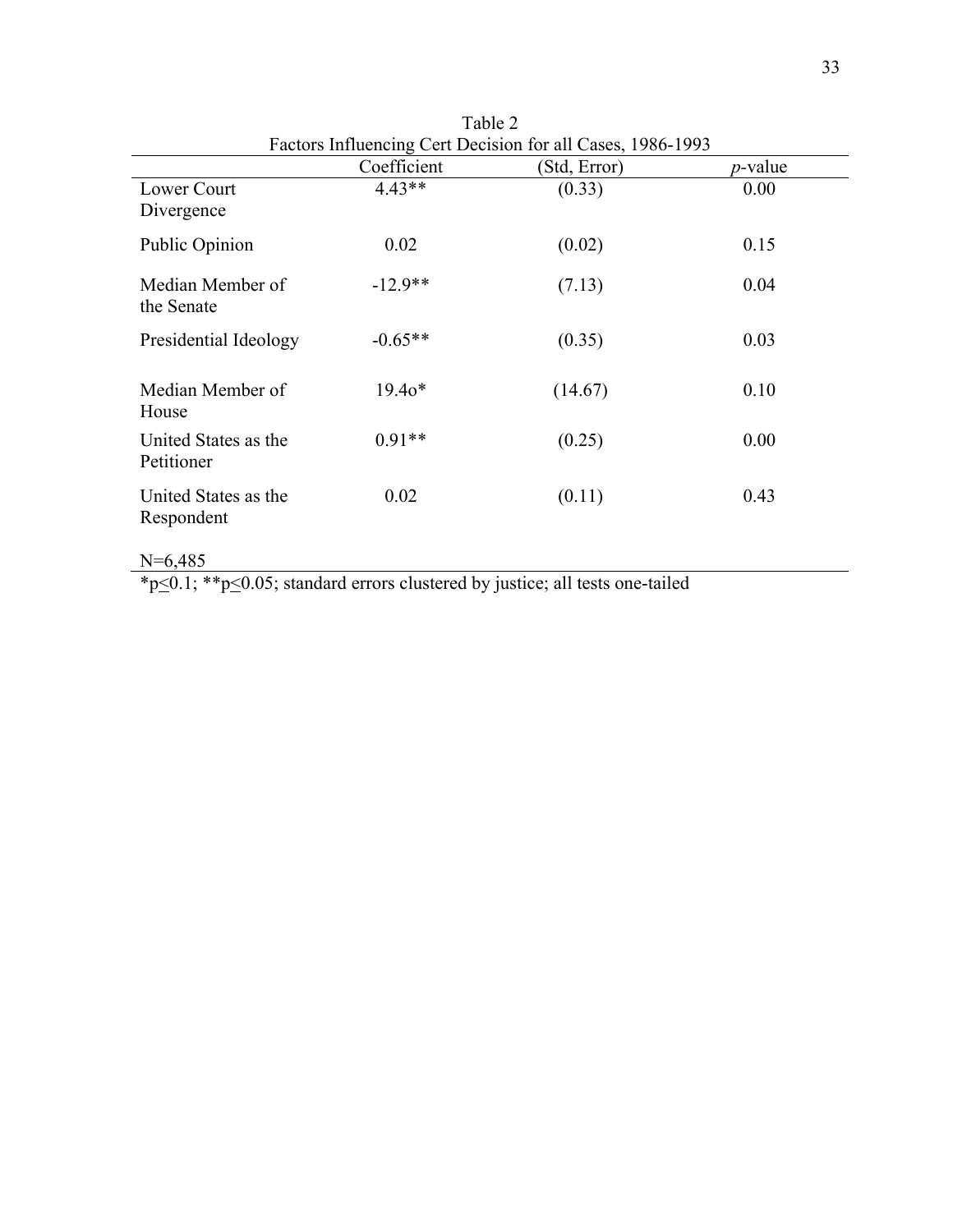|                                       | Coefficient | (Std. Error) | $p$ -value |
|---------------------------------------|-------------|--------------|------------|
| Lower Court<br>Congruence             | $-3.41**$   | (1.64)       | 0.02       |
| Public Opinion                        | $-0.001$    | (0.06)       | 0.49       |
| Median Member of<br>the Senate        | 13.72       | (23.08)      | 0.23       |
| Presidential Ideology                 | $-3.88$     | (4.25)       | 0.18       |
| Median member of<br>House             | $-55.58$    | (45.65)      | 0.11       |
| Amicus Briefs (total)                 | 0.01        | (0.03)       | 0.39       |
| <b>United States as</b><br>Petitioner | 1.28**      | (0.27)       | 0.00       |
| <b>United States as</b><br>Respondent | 0.44        | (0.41)       | 0.14       |
| Distance from<br>Median justice       | $-0.10**$   | (0.03)       | 0.00       |
| $N = 348$                             |             |              |            |

Table 3 Factors Influencing Cert Decision for Granted Cases, 1986-1993

\*p<0.1; \*\*p<0.05; standard errors clustered by justice; all tests one-tailed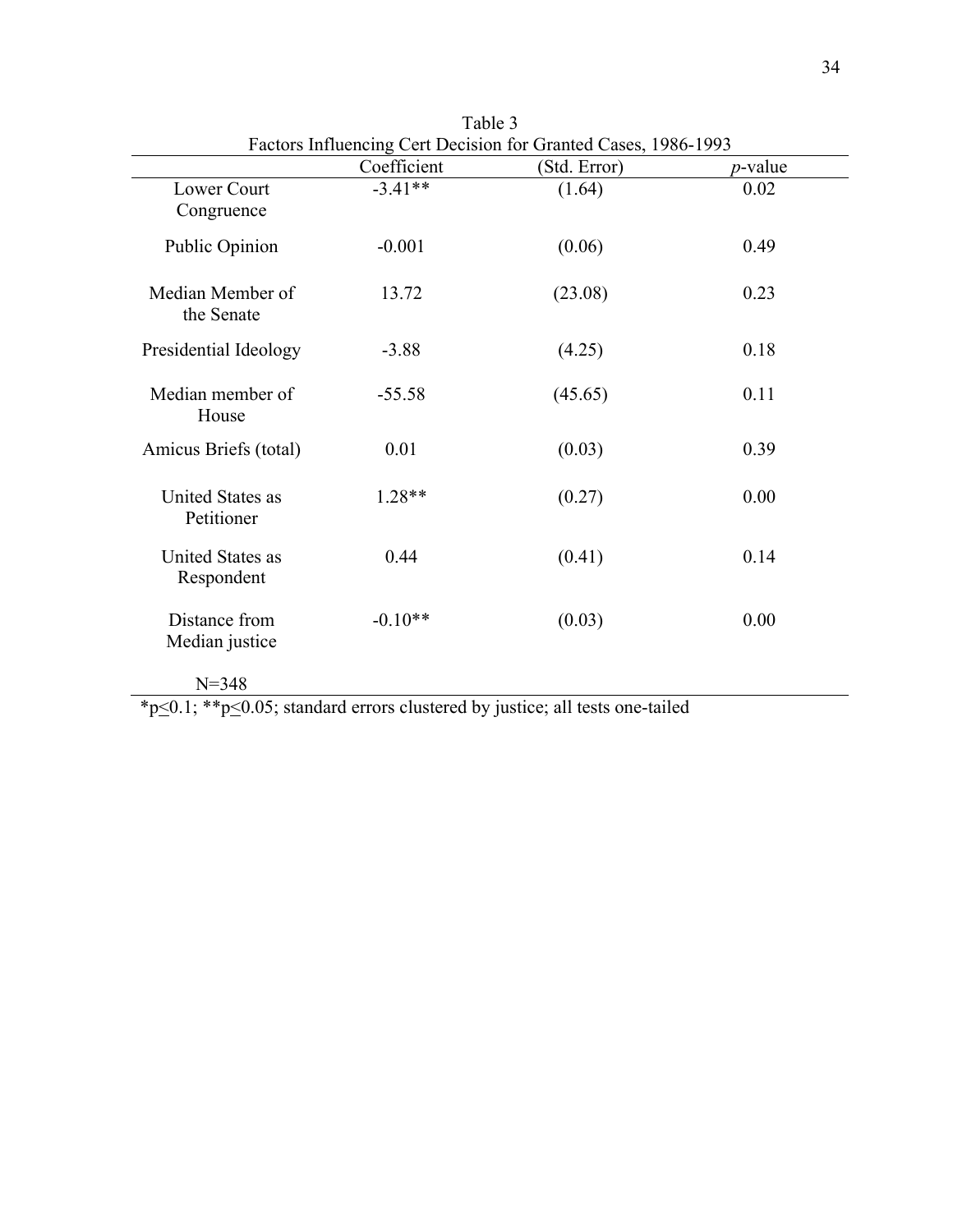## **Appendix A**

#### "**Rule 10. Considerations Governing Review on Writ of Certiorari**

A review on writ of certiorari is not a matter of right, but of judicial discretion. A petition for a writ of certiorari will be granted only when there are special and important reasons therefor. The following, while neither controlling nor fully measuring the Court's discretion, indicate the character of reasons that will be considered:

- (a) When a United States court of appeals has rendered a decision in conflict with the decision of another United States court of appeals on the same matter; or has decided a federal question in a way in conflict with a state court of last resort; or has so far departed form the accepted and usual course of judicial proceedings, or sanction such a departure by a lower court, as to call for an exercise of this Court's power of supervision.
- (b) When a state court of last resort has decided a federal question in a way that conflicts with the decision of another state court of last resort or of a United States court of appeals.
- (c) When a state court or a United States court of appeals has decided an important question of federal law which has not been, but should be, settled by this Court, or has decided a federal question in a way that conflicts with applicable decisions of this Court.

The same general considerations outlined above will control in respect to a petition for a writ of certiorari to review a judgment of the United States Court of Military Appeals.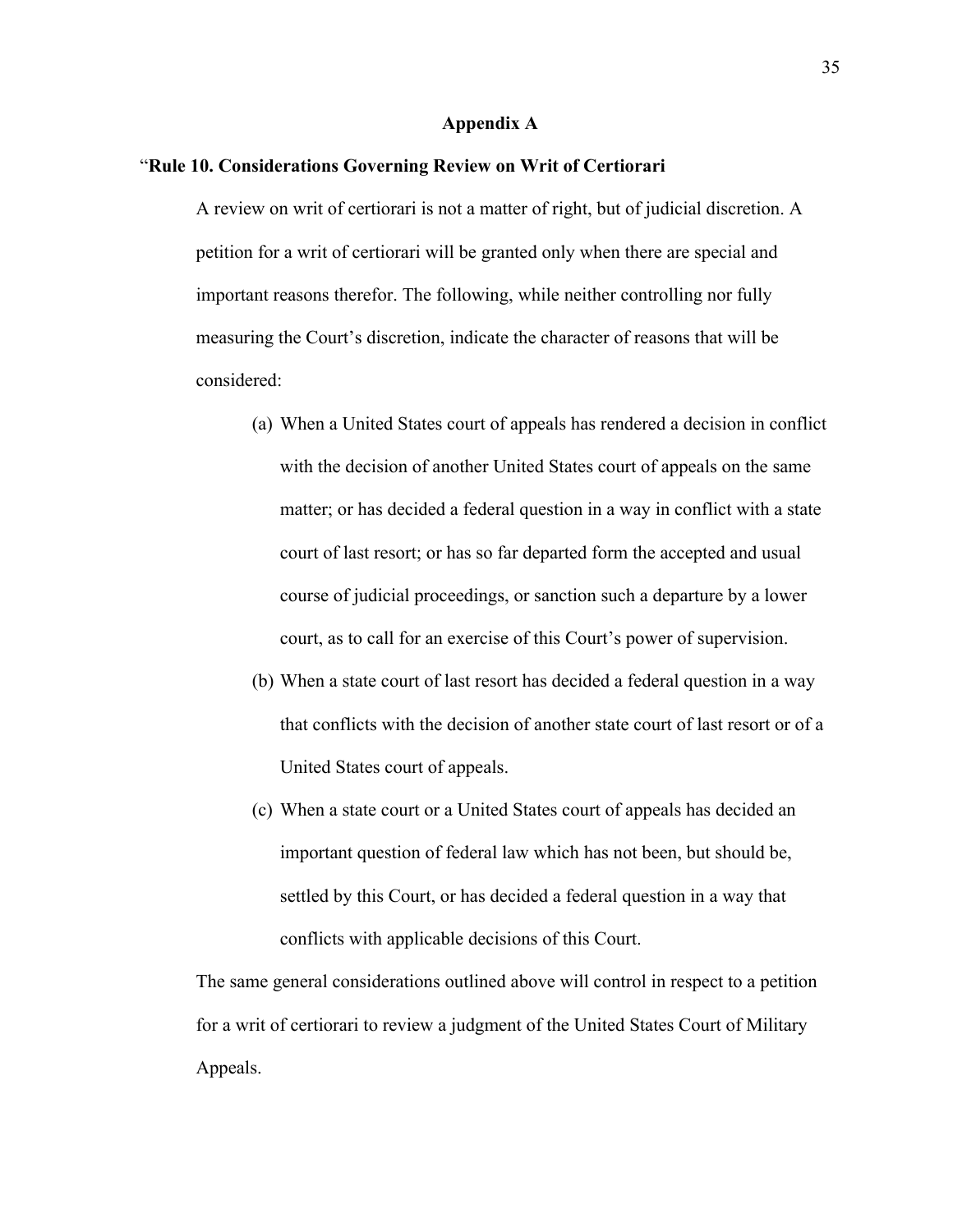A petition for a writ of certiorari is rarely granted when the asserted error consists of erroneous factual findings or the misapplication of a properly stated rule of law."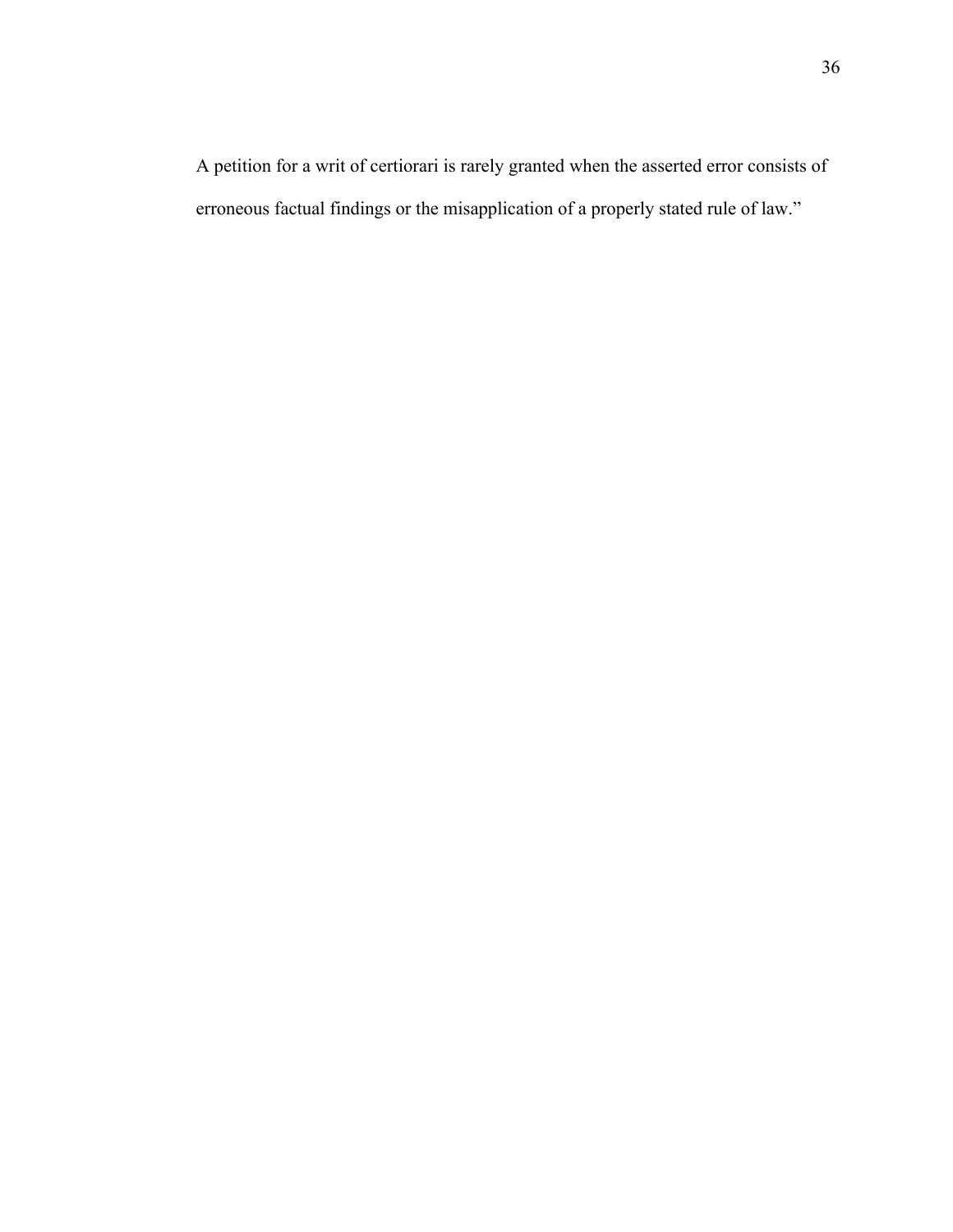## **Appendix B**

## **Parties to cases coded as representing the U.S. Government as a whole**

37

Attorney General of the United States House of Representatives U.S. Senate United States U.S. Air Force Department of Agriculture U.S. Army Civil Aeronautics Board Commodity Futures Trading Board Department of Commerce Comptroller of Currency Consumer Product Safety Civil Rights Commission Civil Service Commission Departments of Defense, Energy, Interior, Justice, Labor, State, Transportation, Treasury, and Education Equal Employment Opportunity Commission Environmental Protection Agency Federal Aviation Agency Federal Bureau of Investigation Federal Communications Commission Food and Drug Administration Federal Deposit Insurance Corporation Federal Energy Administration Federal Election Commission Federal Energy Regulatory Commission Federal Housing Administration Federal Home Loan Bank Board Federal Labor Relations Authority Federal Maritime Board and Commission Federal Power Commission Federal Reserve System Federal Trade Commission Comptroller General Health and Human Services Immigration and Naturalization Services Internal Revenue Service National Aeronautics and Space Administration United States Navy Offices of Management and Budget, Price Administration, Personnel Management, and Workers Compensation U.S. Public Health Service